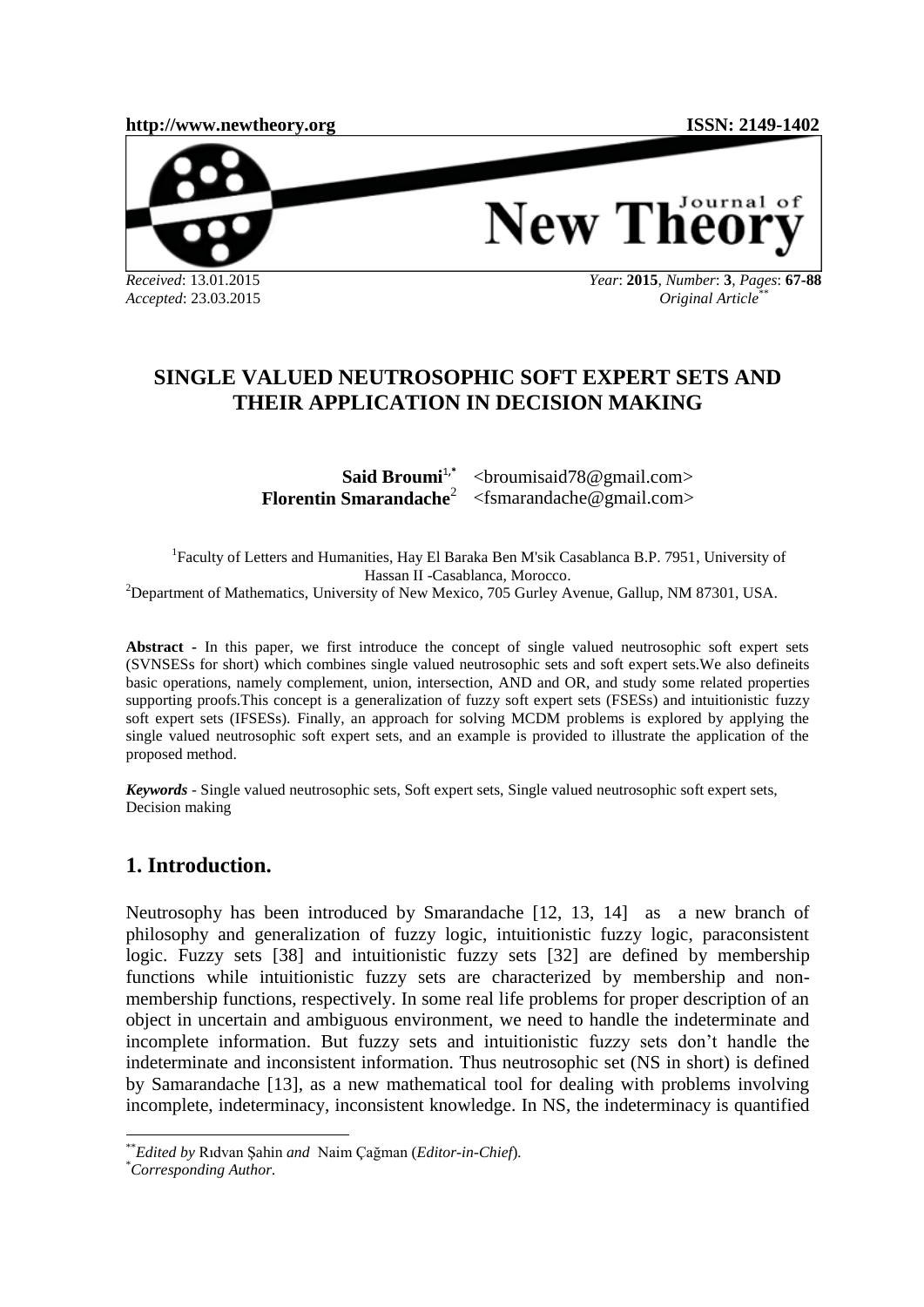explicitly and truth-membership, indeterminacy membership, and false-membership are completely independent. From scientific or engineering point of view, the neutrosophic set and set- theoretic view, operators need to be specified. Otherwise, it will be difficult to apply in the real applications. Therefore, H. Wang et al [15] defined a single valued neutrosophic set (SVNS) and then provided the set theoretic operations and various properties of single valued neutrosophic sets. The works on single valued neutrosophic set (SVNS) and their hybrid structure in theories and application have been progressing rapidly [3, 4, 5, 6, 7, 8, 9, 11, 23, 24, 25, 26, 27, 28, 29, 30, 31, 39, 58, 66, 67, 68, 71, 75, 78, 79, 80, 81, 83,85].

In 1999, Molodtsov [10] initiated the theory of soft set theory as a general mathematical tool for dealing with uncertainty and vagueness and the soft set theory is free from the parameterization inadequacy syndrome of fuzzy set theory, rough set theory, probability theory. In fact, a soft set is a set-valued map which gives an approximation description of objects under consideration based on some parameters. Later Maji et al.[54] defined several operations on soft set. Many authors [33, 37, 40, 43, 45, 46, 47, 48, 49, 51, 52, 53, 56, 61] have combined soft sets with other sets to generate hybrid structures like fuzzy soft sets, generalized fuzzy soft sets, rough soft sets, intuitionstic fuzzy soft, intuitionistic fuzzy soft set theory, possibility fuzzy soft set, generalized intuitionistic fuzzy soft, generalized neutrosophic soft set, possibility vague soft set and so on. All these research aim to solvemost of our real life problems in medical sciences, engineering, management, environment and social science which involve data that are not crisp and precise. But most of these models deals with only one opinion (or) with only one expert. This causes a problem with the user when questioners are used for the data collection.Alkhazaleh and Salleh in 2011 [61] defined the concept of soft expert set and created a model in which the user can know the opinion of the experts in the model without any operations and presented an application of this concept in decision making problem. Also, they introduced the concept of the fuzzy soft expert set [60] as a combination between the soft expert set and the fuzzy set. Later on, many researchers have worked with the concept of soft expert sets [1,2, 15, 16, 20, 34, 35, 42, 44, 54, 55, 82, 84]. But most of these concepts cannot dealing with indeterminate and inconsistent information.

Based on [13], Maji [55] introduced the concept of neutrosophic soft set a more generalized concept, which is a combination of neutrosophic set and soft set and studied its properties. New operators on neutrosophic soft set presented by Şahin and Küçük [58]. Based on Çağman [46], Karaaslan [85] redefined neutrosophic soft sets and their operations. Various kinds of extended neutrosophic soft sets such as intuitionistic neutrosophic soft set [63, 65, 74], generalized neutrosophic soft set [57, 64], interval valued neutrosophic soft set [21], neutrosophic parameterized fuzzy soft set [70], Generalized interval valued neutrosophic soft sets [73], neutrosophic soft relation [18, 19], neutrosophic soft multiset theory [22] and cyclic fuzzy neutrosophic soft group [59] were presented. The combination of neutrosophic soft sets and rough set [72, 76, 75 ] is another interesting topic. Until now, there is no study on soft experts in neutrosophic environment, so there is a need to develop a new mathematical tool called " single valued neutrosophic soft expert sets".

The remaining part of this paper is organized as follows. In Section 2, we first recall the necessary background on neutrosophic sets, single valued neutrosophic sets, soft set, neutrosophic soft sets, soft expert sets, fuzzy soft expert sets and intutionistic fuzzy soft expert sets. Section 3 reviews various proposals for the definition of single valued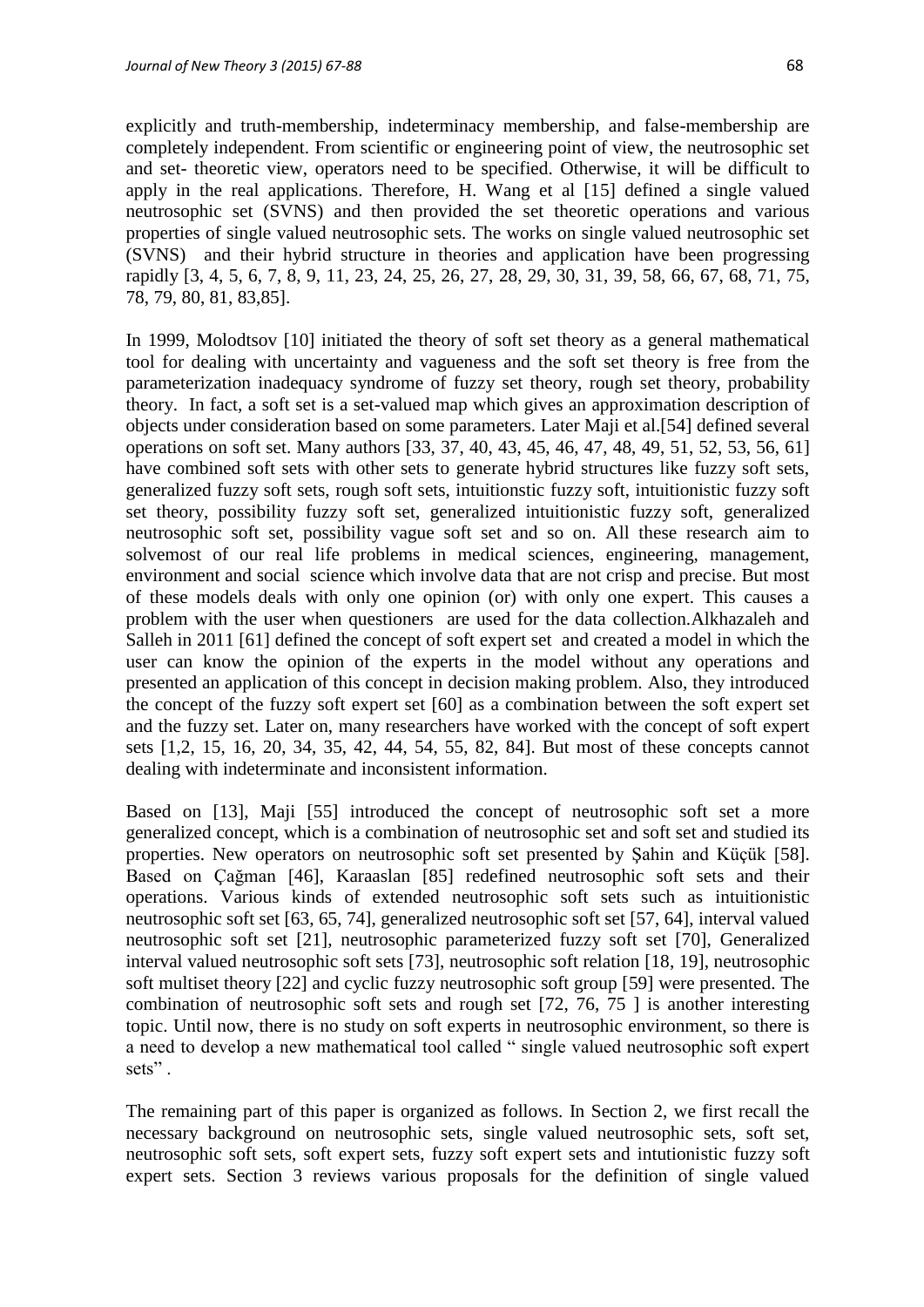neutrosophic soft expert sets and derive their respective properties. Section 4 presents basic operations on single valued neutrosophic soft expert sets. Section 5 presents an application of this concept in solving a decision making problem. Finally, we conclude the paper.

# **2. Preliminaries**

In this section, we will briefly recall the basic concepts of neutrosophic sets, single valued neutrosophic sets, soft set, neutrosophic soft sets, soft expert sets, fuzzy soft expert sets, and intutionistic fuzzy soft expert sets.

Let U be an initial universe set of objects and E the set of parameters in relation to objects in U. Parameters are often attributes, characteristics or properties of objects. Let P (U) denote the power set of U and  $A \subseteq E$ .

### **2.1. Neutrosophic Set**

**Definition 2.1 [13]:** Let U be an universe of discourse then the neutrosophic set A is an object having the form A = { $\langle x : \mu_A(x), v_A(x), \omega_A(x) \rangle$ ,  $x \in U$ }, where the functions

$$
\mu_A(x), \nu_A(x), \omega_A(x): U \rightarrow ]\bar{0}, 1^+[
$$

define respectively the degree of membership , the degree of indeterminacy, and the degree of non-membership of the element  $x \in U$  to the set A with the condition.

$$
0 \leq \mu_A(x) + \nu_A(x) + \omega_A(x) \leq 3^+
$$

From philosophical point of view, the neutrosophic set takes the value from real standard or non-standard subsets of  $]$ <sup>-</sup>0,1<sup>+</sup>[. So instead of  $]$ <sup>-0</sup>,1<sup>+</sup>[ we need to take the interval [0,1] for technical applications, because  $]$ <sup>-</sup> $0,1$ <sup>+</sup> $[$  will be difficult to apply in the real applications such as in scientific and engineering problems.

For two NS,

$$
A_{\rm NS} = \{ \langle x, \mu_A(x), \nu_A(x), \omega_A(x) \rangle \mid x \in U \}
$$

and

$$
B_{\rm NS}
$$
 = {\mu\_{\rm B} (x),  $v_{\rm B}$  (x),  $\omega_{\rm B}$  (x)> | x ∈ U }

Then,

1.  $A_{\text{NS}} \subseteq B_{\text{NS}}$  if and only if

$$
\mu_{A}(x) \le \mu_{B}(x), \nu_{A}(x) \ge \nu_{B}(x), \omega_{A}(x) \ge \omega_{B}(x)
$$

2.  $A_{\text{NS}} = B_{\text{NS}}$  if and only if,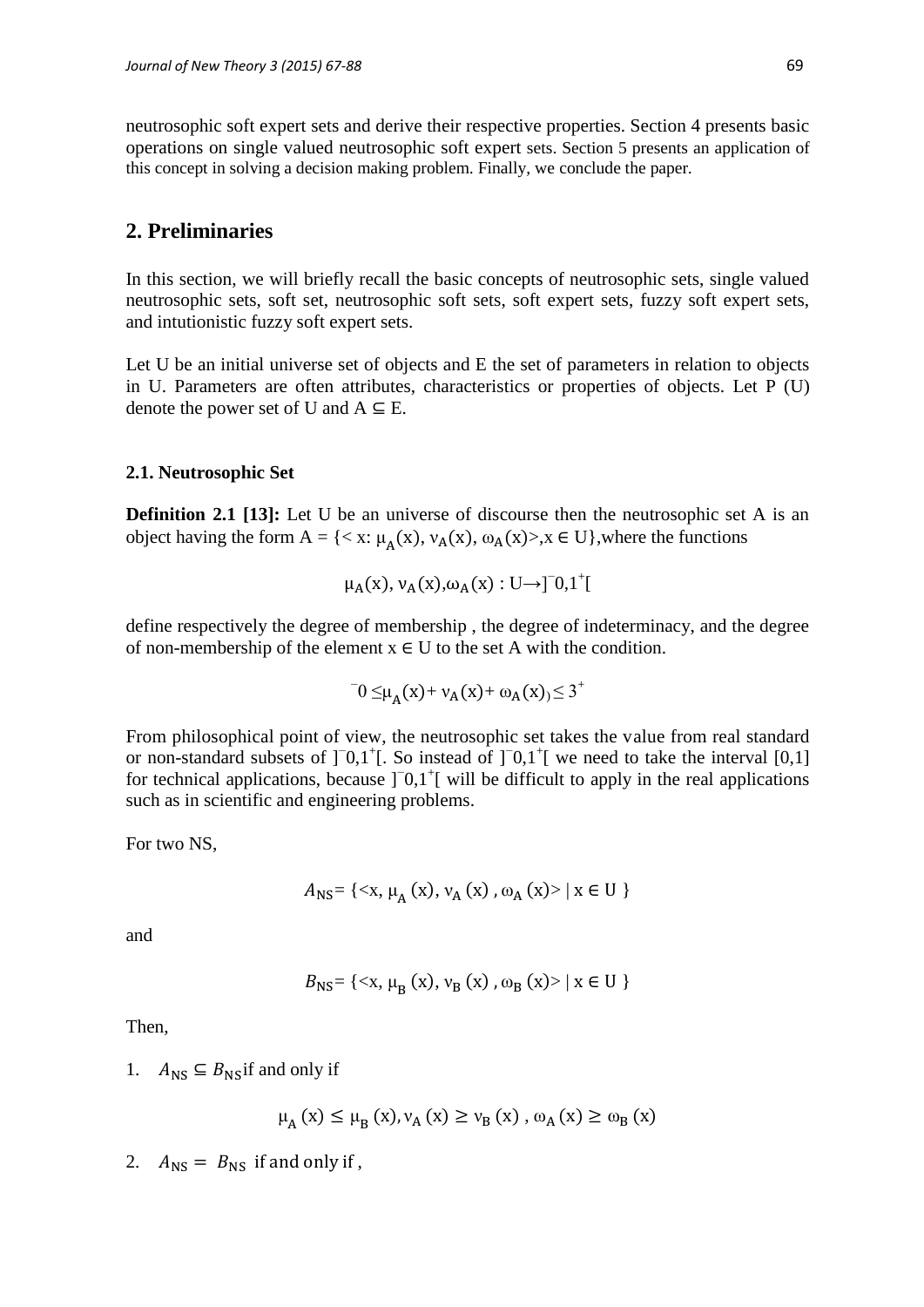$$
\mu_A(x) = \mu_B(x), \nu_A(x) = \nu_B(x), \omega_A(x) = \omega_B(x)
$$
 for any  $x \in U$ .

3. The complement of  $A_{\text{NS}}$  is denoted by  $A_{\text{NS}}^{\text{o}}$  and is defined by

$$
A_{NS}^{o} = \{ \langle x, \omega_A(x), 1 - v_A(x), \mu_A(x) \mid x \in U \}
$$

4.  $A \cap B = \{ \langle x, \min\{\mu_A(x), \mu_B(x)\}, \max\{\nu_A(x), \nu_B(x)\}, \max\{\omega_A(x), \omega_B(x)\} \rangle : x \in U \}$ 

5. 
$$
A \cup B = \{ \langle x, \max\{\mu_A(x), \mu_B(x)\}, \min\{\nu_A(x), \nu_B(x)\}, \min\{\omega_A(x), \omega_B(x)\} \rangle : x \in U \}
$$

As an illustration, let us consider the following example.

**Example 2.2.** Assume that the universe of discourse  $U = \{x_1, x_2, x_3, x_4\}$ . It may be further assumed that the values of  $x_1, x_2, x_3$  and  $x_4$  are in [0, 1] Then, A is a neutrosophic set (NS) of U, such that,

A= { $\langle x_1, 0.4, 0.6, 0.5 \rangle$ ,  $\langle x_2, 0.3, 0.4, 0.7 \rangle$ ,  $\langle x_3, 0.4, 0.4, 0.6 \rangle$ },  $\langle x_4, 0.5, 0.4, 0.8 \rangle$ }

### **2.2. Soft Sets**

**Definition 2.3.** [10] Let U be an initial universe set and E be a set of parameters. Let P(U) denote the power set of U. Consider a nonempty set A,  $A \subseteq E$ . A pair  $(K, A)$  is called a soft set over U, where K is a mapping given by K :  $A \rightarrow P(U)$ .

As an illustration, let us consider the following example.

**Example 2.4.** Suppose that U is the set of houses under consideration, say  $U = \{h_1, h_2, \ldots, h_n\}$  $h_5$ . Let E be the set of some attributes of such houses, say  $E = \{e_1, e_2, \ldots, e_8\}$ , where  $e_1, e_2, \ldots$ .., e<sub>8</sub> stand for the attributes "beautiful", "costly", "in the green surroundings", "moderate", respectively.

In this case, to define a soft set means to point out expensive houses, beautiful houses, and so on. For example, the soft set  $(K, A)$  that describes the "attractiveness of the houses" in the opinion of a buyer, say Thomas, may be defined like this:

$$
A = \{e_1, e_2, e_3, e_4, e_5\};
$$

 $K(e_1) = \{h_2, h_3, h_5\}, K(e_2) = \{h_2, h_4\}, K(e_3) = \{h_1\}, K(e_4) = U, K(e_5) = \{h_3, h_5\}.$ 

## **2.3. Neutrosophic Soft Sets**

**Definition 2.5** [55, 85] Let *U* be an initial universe set and  $A ⊂ E$  be a set of parameters. Let NS(U) denotes the set of all neutrosophic subsets of  $U$ . The collection  $(F, A)$  is termed to be the neutrosophic soft set over U, where F is a mapping given by  $F: A \rightarrow NS(U)$ .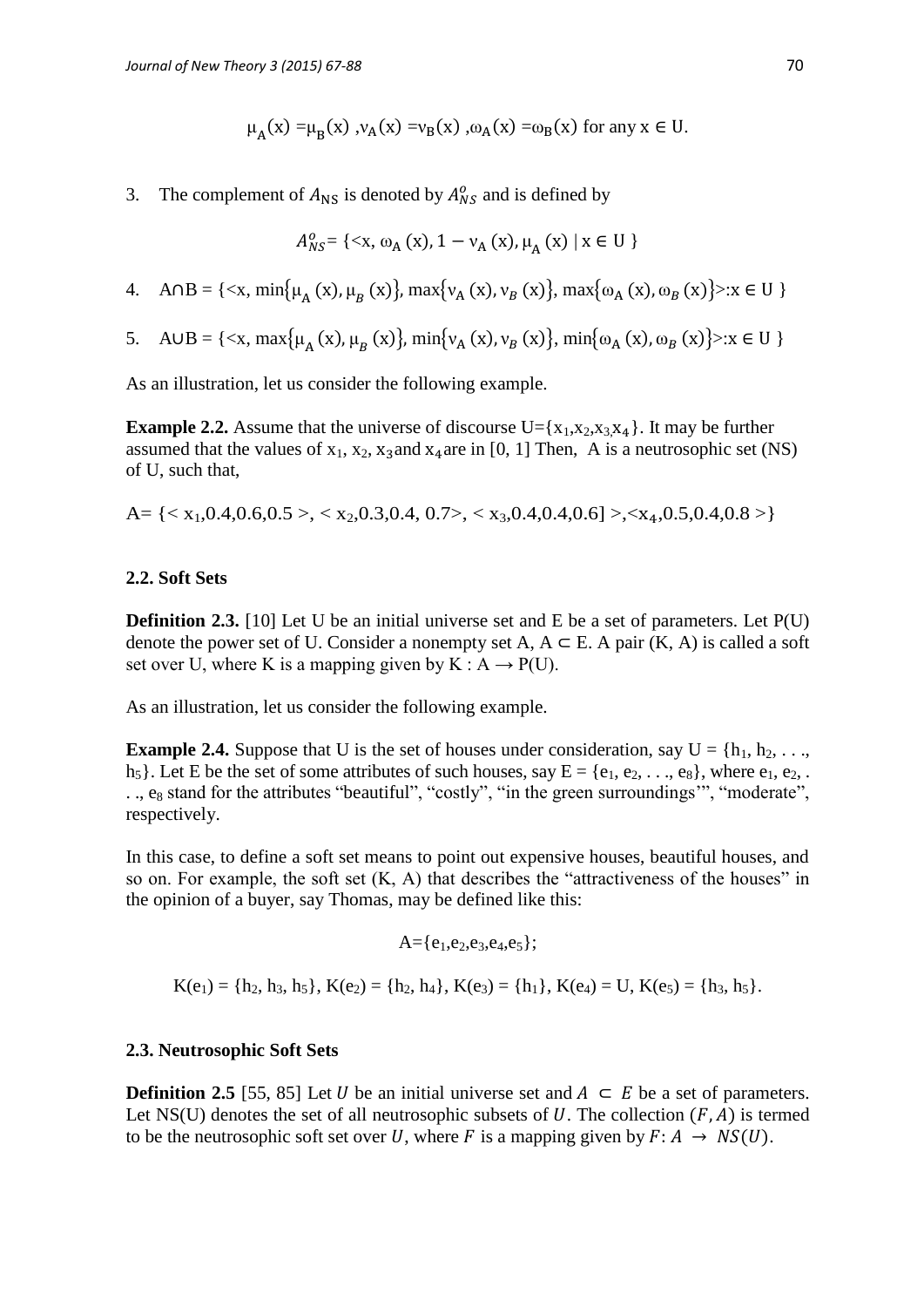**Example 2.6** Let U be the set of houses under consideration and E is the set of parameters. Each parameter is a neutrosophic word or sentence involving neutrosophic words. Consider  $E =$ {beautiful, wooden, costly, very costly, moderate, green surroundings, in good repair, in bad repair, cheap, expensive}. In this case, to define a neutrosophic soft set means to point out beautiful houses, wooden houses, in the green surroundings houses and so on. Suppose that, there are five houses in the universe U given by  $U = \{h_1, h_2, \ldots, h_5\}$  and the set of parameters

 $A = \{e_1, e_2, e_3, e_4\}$ , where  $e_1$  stands for the parameter `beautiful',  $e_2$  stands for the parameter `wooden',  $e_3$  stands for the parameter `costly' and the parameter  $e_4$ stands for `moderate'. Then the neutrosophic set  $(F, A)$  is defined as follows:

$$
(F, A) = \begin{cases} \left(e_1\left\{\frac{h_1}{(0.5, 0.6, 0.3)}, \frac{h_2}{(0.4, 0.7, 0.6)}, \frac{h_3}{(0.6, 0.2, 0.3)}, \frac{h_4}{(0.7, 0.3, 0.2)}, \frac{h_5}{(0.8, 0.2, 0.3)}\right)\right) \\ \left(e_2\left\{\frac{h_1}{(0.6, 0.3, 0.5)}, \frac{h_2}{(0.7, 0.4, 0.3)}, \frac{h_3}{(0.8, 0.1, 0.2)}, \frac{h_4}{(0.7, 0.1, 0.3)}, \frac{h_5}{(0.8, 0.3, 0.6)}\right)\right) \\ \left(e_3\left\{\frac{h_1}{(0.7, 0.4, 0.3)}, \frac{h_2}{(0.6, 0.7, 0.2)}, \frac{h_3}{(0.7, 0.2, 0.5)}, \frac{h_4}{(0.5, 0.2, 0.6)}, \frac{h_5}{(0.7, 0.3, 0.4)}\right)\right) \\ \left(e_4\left\{\frac{h_1}{(0.8, 0.6, 0.4)}, \frac{h_2}{(0.7, 0.9, 0.6)}, \frac{h_3}{(0.7, 0.6, 0.4)}, \frac{h_4}{(0.7, 0.8, 0.6)}, \frac{h_5}{(0.9, 0.5, 0.7)}\right)\right)\right) \end{cases}
$$

#### **2.4. Soft Expert Sets**

**Definition 2.7[61]** Let U be a universe set, E be a set of parameters and X be a set of experts (agents). Let O= {1=agree, 0=disagree} be a set of opinions. Let  $Z = E \times X \times O$ and  $A \subseteq Z$ . A pair (F, A) is called a soft expert set over U, where F is a mapping given by

F:  $A \rightarrow P(U)$  and  $P(U)$  denote the power set of U.

**Definition 2.8 [61]** An agree- soft expert set  $(F, A)$  over U, is a soft expert subset of  $(F,A)$  defined as :

$$
(F, A)_{1} = \{ F(\alpha) : \alpha \in E \times X \times \{1\} \}.
$$

**Definition 2.9 [61]** A disagree- soft expert set  $(F, A)$  over U, is a soft expert subset of  $(F,A)$  defined as :

$$
(F, A)_{0} = \{ F(\alpha) : \alpha \in E \times X \times \{0\} \}.
$$

#### **2.5. Fuzzy Soft Expert Sets**

**Definition 2.10 [42]** Let  $O = \{1 = \text{agree}, 0 = \text{distance}\}\)$  be a set of opinions. Let  $Z = E \times X \times$ O and  $A \subseteq Z$ . A pair  $(F, A)$  is called a fuzzy soft expert set over U, where F is a mapping given by  $^U$ , and  $I^U$  denote the set of all fuzzy subsets of U.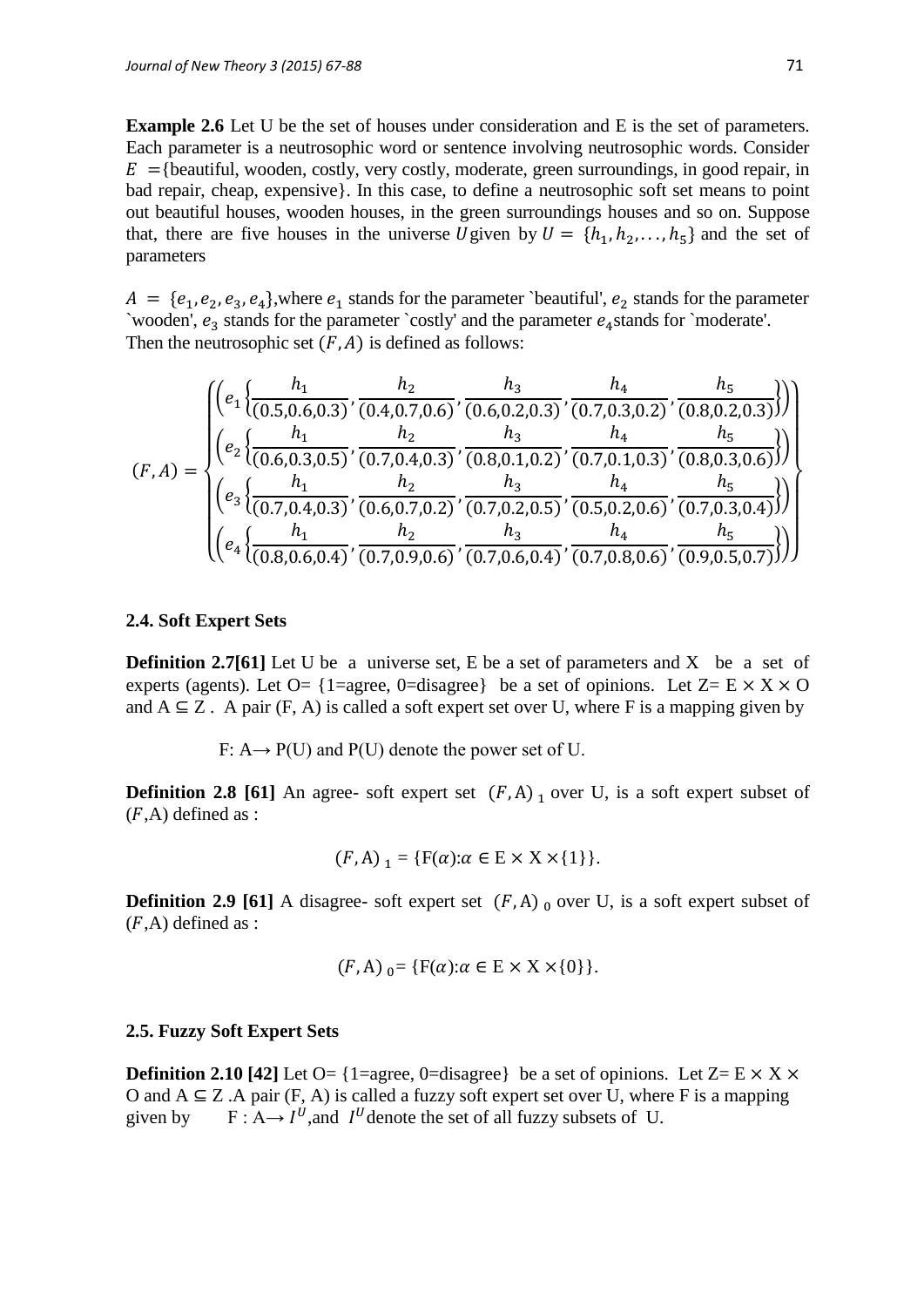#### **2.6. Intuitiontistic Fuzzy Soft Expert Sets**

**Definition 2.11 [82]** Let U= { $u_1, u_2, u_3, \ldots, u_n$ } be a universal set of elements, E={  $e_1, e_2, e_3, \ldots, e_m$  be a universal set of parameters,  $X = \{x_1, x_2, x_3, \ldots, x_i\}$  be a set of experts (agents) and  $O = \{1 = \text{agree}, 0 = \text{distance}\}\$ be a set of opinions. Let  $Z = \{E \times X\}$  $\times$ O } and A  $\subseteq$  Z. Then the pair (U, Z) is called a soft universe. Let F: Z  $\rightarrow$  (I  $\times$  I)<sup>U</sup> where  $(I \times I)^U$  denotes the collection of all intuitionistic fuzzy subsets of U. Suppose F:  $Z \rightarrow (I \times I)^U$  a function defined as:

$$
F(z) = F(z)(u_i)
$$
, for all  $u_i \in U$ .

Then  $F(z)$  is called an intuitionistic fuzzy soft expert set (IFSES in short) over the soft universe (U, Z)

For each  $z_i \in Z$ .  $F(z) = F(z_i)$  ( $u_i$ ) where  $F(z_i)$  represents the degree of belongingnessand non-belongingness of the elements of U in  $F(z_i)$ . Hence  $F(z_i)$ can be written as:

$$
F(z_i) = \{ (\frac{u_i}{F(z_i)(u_i)}), \dots, (\frac{u_i}{F(z_i)(u_i)}) \} , \text{for } i=1,2,3,\dots n
$$

where  $F(z_i)(u_i) = \langle \mu_{F(z_i)}(u_i), \omega_{F(z_i)}(u_i) \rangle$  with  $\mu_{F(z_i)}(u_i)$  and  $\omega_{F(z_i)}(u_i)$  representing the membership function and non-membership function of each of the elements  $u_i \in U$ respectively.

Sometimes we write F as  $(F, Z)$ . If  $A \subseteq Z$ . we can also have IFSES  $(F, A)$ .

### **3. Single Valued Neutrosophic Soft Expert Sets.**

In this section, we generalize the fuzzy soft expert sets as introduced by Alhhazaleh and Salleh [60] and intuitionistic fuzzy soft expert sets as introduced by S. Broumi [83] to the single valued neutrosophic soft expert sets and give the basic properties of this concept.

Let U be universal set of elements,  $E$  be a set of parameters,  $X$  be a set of experts (agents), O= { 1=agree, 0=disagree} be a set of opinions. Let  $Z = E \times X \times O$  and

**Definition 3.1** Let U={ $u_1, u_2, u_3, ..., u_n$ } be a universal set of elements, E={ $e_1, e_2$ ,  $e_3, \ldots, e_m$  be a universal set of parameters,  $X = \{x_1, x_2, x_3, \ldots, x_i\}$  be a set of experts (agents) and  $O = \{1 = \text{agree}, 0 = \text{disagree}\}$  be a set of opinions. Let  $Z = \{E \times X \times O\}$ and  $A \subseteq Z$ . Then the pair (U, Z) is called a soft universe. Let F:  $Z \rightarrow SVN^U$ , where  $SVN<sup>U</sup>$  denotes the collection of all single valued neutrosophic subsets of U.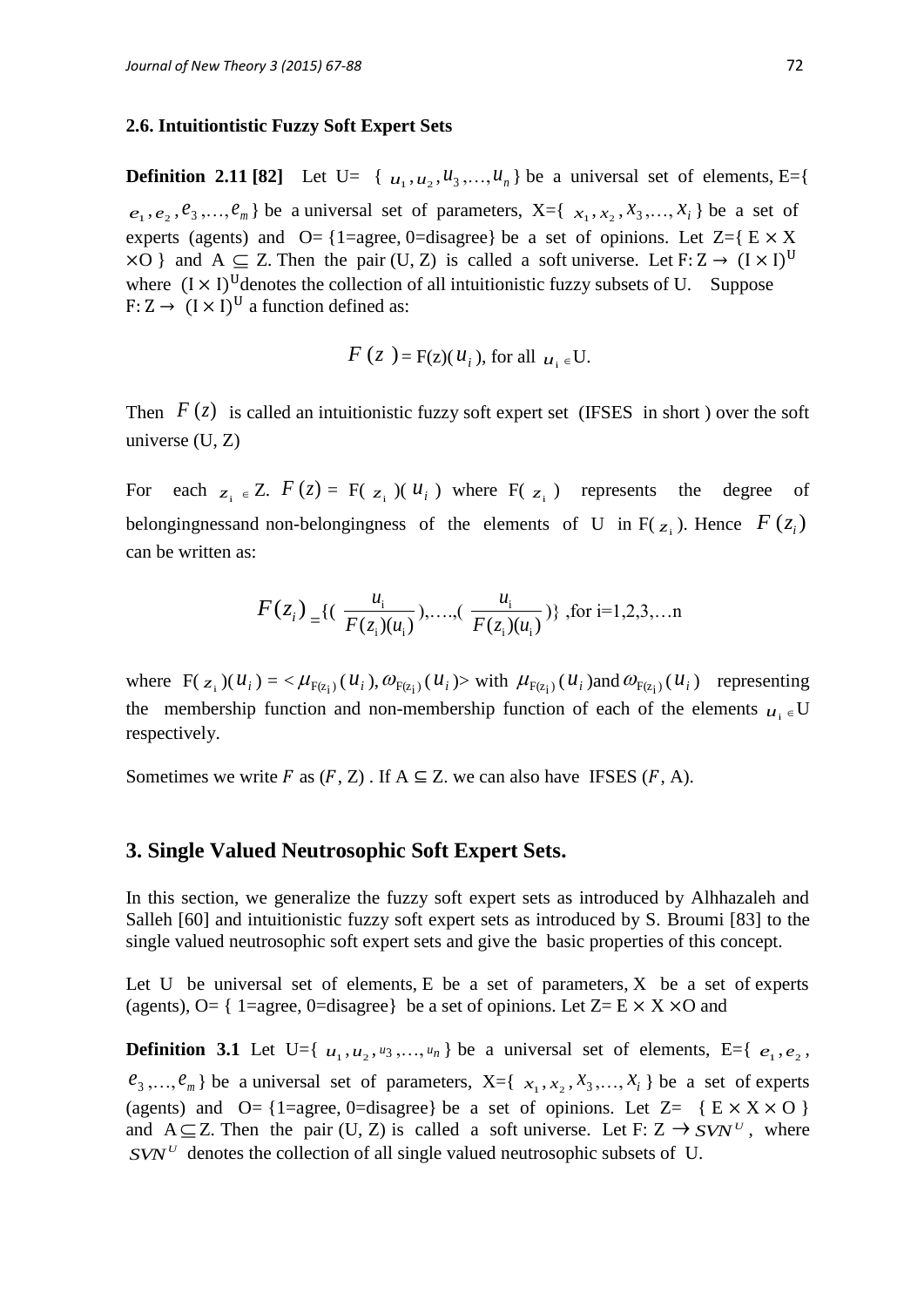Suppose  $F:Z \to SVN^U$  be a function defined as:

$$
F(z) = F(z)(u_i) \text{ for all } u_i \in U.
$$

Then  $F(z)$  is called a single valued neutrosophic soft expert value (SVNSEV in short) over the soft universe (U, Z)

For each  $z_i \in Z$ .  $F(z) = F(z_i)$  ( $u_i$ ), where  $F(z_i)$  represents the degree of belongingness, degree of indeterminacy and non-belongingness of the elements of U in  $F(z_i)$ . Hence  $F(z_i)$  can be written as:

$$
F(z_i)
$$
 {  $(\frac{u_1}{F(z_1)(u_1)}),...,(\frac{u_n}{F(z_n)(u_n)}), \}$ , for i=1,2,3,...n

where  $F(z_i)(u_i) = \langle \mu_{F(z_i)}(u_i), \nu_{F(z_i)}(u_i), \omega_{F(z_i)}(u_i) \rangle$  with  $\mu_{F(z_i)}(u_i), \nu_{F(z_i)}(u_i)$  and  $\omega_{F(z_i)}(u_i)$  representing the membership function, indeterminacy function and nonmembership function of each of the elements  $u_i \in U$  respectively.

Sometimes we write F as  $(F, Z)$ . If  $A \subseteq Z$ . we can also have SVNSES  $(F, A)$ .

**Example 3.2** Let U={ $u_1, u_2, u_3$ } be a set of elements, E={ $e_1, e_2$ } be a set of decision parameters, where  $e_i$  (i= 1, 2,3) denotes the parameters  $E = \{e_1 =$  beautiful,  $e_2 =$  cheap) and  $X = \{x_1, x_2\}$  be a set of experts. Suppose that  $F: Z \rightarrow SVN^U$  is function defined as follows:

$$
F(e_1, x_1, 1) = \{ (\frac{u_1}{<0.1, 0.8, 0.3>}), (\frac{u_2}{<0.1, 0.6, 0.4>}), (\frac{u_3}{<0.4, 0.7, 0.2>}) \},
$$
\n
$$
F(e_2, x_1, 1) = \{ (\frac{u_1}{<0.7, 0.5, 0.25>}), (\frac{u_2}{<0.25, 0.6, 0.4>}), (\frac{u_3}{<0.4, 0.4, 0.6>}) \},
$$
\n
$$
F(e_1, x_2, 1) = \{ (\frac{u_1}{<0.3, 0.2, 0.7>}, (\frac{u_2}{<0.4, 0.3, 0.3>}), (\frac{u_3}{<0.4, 0.4, 0.6>}) \},
$$
\n
$$
F(e_2, x_2, 1) = \{ (\frac{u_1}{<0.2, 0.2, 0.6>}), (\frac{u_2}{<0.7, 0.3, 0.2>}, (\frac{u_3}{<0.3, 0.1, 0.5>}) \},
$$
\n
$$
F(e_2, x_2, 1) = \{ (\frac{u_1}{<0.2, 0.4, 0.5>}, (\frac{u_2}{<0.7, 0.3, 0.2>}), (\frac{u_3}{<0.3, 0.1, 0.5>}) \},
$$
\n
$$
F(e_1, x_1, 0) = \{ (\frac{u_1}{<0.2, 0.4, 0.5>}, (\frac{u_2}{<0.1, 0.9, 0.1>}, (\frac{u_3}{<0.1, 0.2, 0.5>}) \},
$$
\n
$$
F(e_2, x_1, 0) = \{ (\frac{u_1}{<0.3, 0.4, 0.6>}, (\frac{u_2}{<0.2, 0.7, 0.6>}, (\frac{u_3}{<0.1, 0.5, 0.2>}) \},
$$
\n
$$
F(e_1, x_2, 0) = \{ (\frac{u_1}{<0.2, 0.8, 0.4>}, (\frac{u_2}{<0.1, 0.6, 0.5>}, (\frac{u_3}{<0.1, 0.5, 0.2>}) \
$$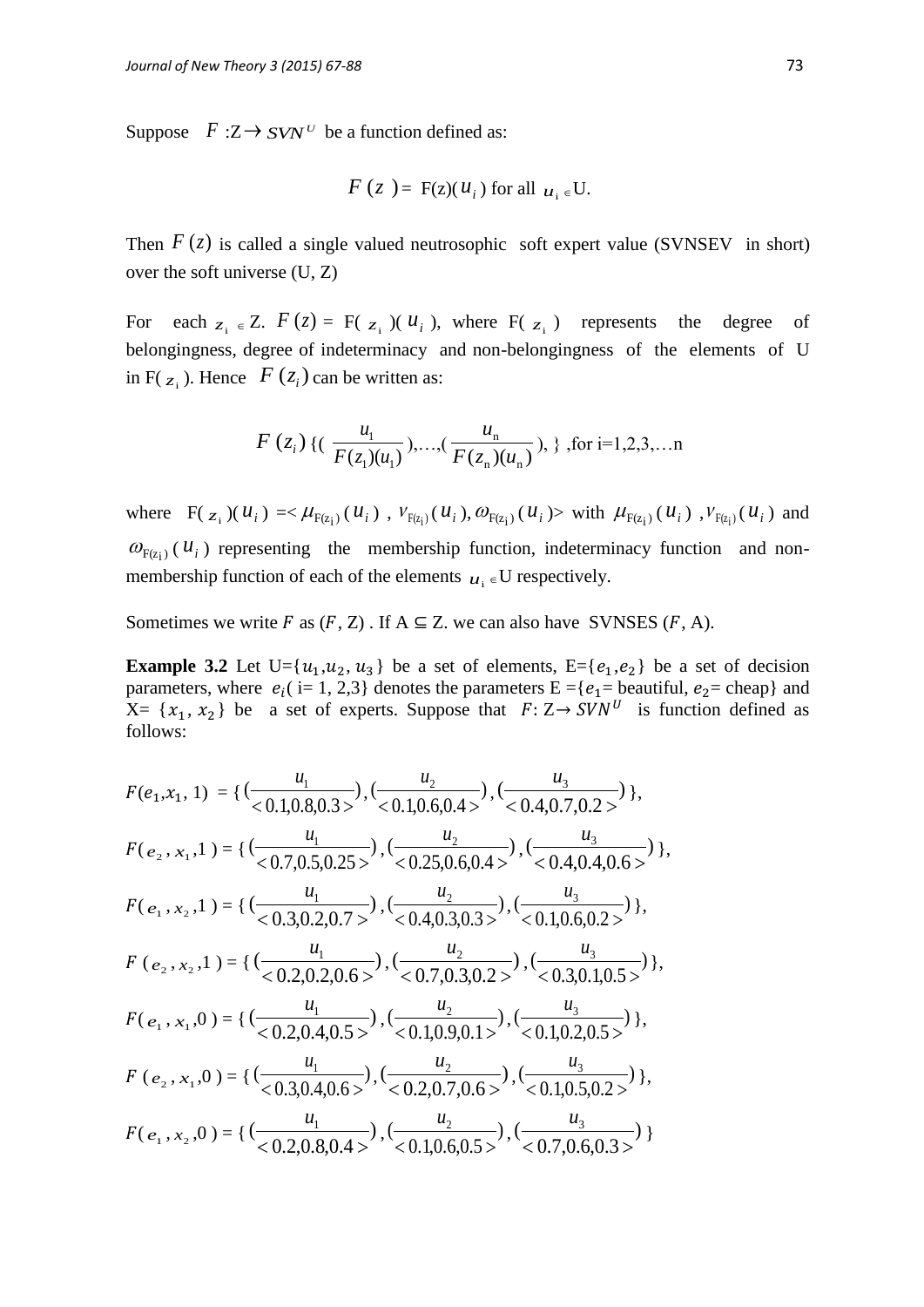$$
F(e_2, x_2, 0) = \left\{ \left( \frac{u_1}{0.4, 0.4, 0.7} \right), \left( \frac{u_2}{0.3, 0.8, 0.2} \right), \left( \frac{u_3}{0.6, 0.2, 0.4} \right) \right\}
$$

Then we can view the single valued neutrosophic soft expert set  $(F, Z)$  as consisting of the following collection of approximations:

$$
(F, Z)=\{ (e_1, x_1, 1) = \{ (\frac{u_1}{<0.1, 0.8, 0.3>}), (\frac{u_2}{<0.1, 0.6, 0.4>}), (\frac{u_3}{<0.4, 0.7, 0.2>}) \} \},
$$
\n
$$
\{(e_2, x_1, 1) = \{ (\frac{u_1}{<0.7, 0.5, 0.25>}), (\frac{u_2}{<0.25, 0.6, 0.4>}), (\frac{u_3}{<0.4, 0.4, 0.6>}) \} \},
$$
\n
$$
\{(e_1, x_2, 1) = \{ (\frac{u_1}{<0.3, 0.2, 0.7>}), (\frac{u_2}{<0.4, 0.3, 0.3>}), (\frac{u_3}{<0.1, 0.6, 0.2>}) \} \},
$$
\n
$$
\{(e_2, x_2, 1) = \{ (\frac{u_1}{<0.2, 0.2, 0.7>}), (\frac{u_2}{<0.7, 0.3, 0.2>}), (\frac{u_3}{<0.1, 0.6, 0.2>}) \} \},
$$
\n
$$
\{(e_2, x_2, 1) = \{ (\frac{u_1}{<0.2, 0.2, 0.6>}), (\frac{u_2}{<0.7, 0.3, 0.2>}), (\frac{u_3}{<0.3, 0.1, 0.5>}) \} \},
$$
\n
$$
\{(e_1, x_1, 0) = \{ (\frac{u_1}{<0.2, 0.4, 0.5>}), (\frac{u_2}{<0.1, 0.9, 0.1>}), (\frac{u_3}{<0.1, 0.2, 0.5>}) \} \},
$$
\n
$$
\{(e_2, x_1, 0) = \{ (\frac{u_1}{<0.3, 0.4, 0.6>}), (\frac{u_2}{<0.2, 0.7, 0.6>}), (\frac{u_3}{<0.1, 0.5, 0.2>}) \} \},
$$
\n
$$
\{(e_1, x_2, 0) = \{ (\frac{u_1}{<0.2, 0.8, 0.4>}), (\frac{u_2}{<0.1, 0.6, 0.5>}), (\frac{u
$$

Then  $(F, Z)$  is a single valued neutrosophic soft expert set over the soft universe ( U, Z).

**Definition 3.3.** For two single valued neutrosophic soft expert sets  $(F, A)$  and  $(G, B)$  over a soft universe  $(U, Z)$ . Then  $(F, A)$  is said to be a single valued neutrosophic soft expert subset of  $(G, B)$  if

i.  $B\subseteq A$ 

ii.  $F(\varepsilon)$  is a single valued neutrosophic subset of  $G(\varepsilon)$ , for all  $\varepsilon \in A$ .

This relationship is denoted as  $(F, A) \subseteq (G, B)$ . In this case,  $(G, B)$  is called a single valued neutrosophic soft expert superset (SVNSE superset) of  $(F, A)$ .

**Definition 3.4.** Two single valued neutrosophic soft expert sets  $(F, A)$  and  $(G, B)$  over soft universe (U, Z) are said to be equal if  $(F, A)$  is a single valued neutrosophic soft expert subset of  $(G, B)$  and  $(G, B)$  is a single valued neutrosophic soft expert subset of  $(F, A)$ .

**Definition** 3.5. A SVNSES  $(F, A)$  is said to be a null single valued neutrosophic soft expert set denoted  $(\widetilde{\varphi}, A)$  and defined as :

$$
(\widetilde{\emptyset}, A) = F(\alpha)
$$
 where  $\alpha \in Z$ .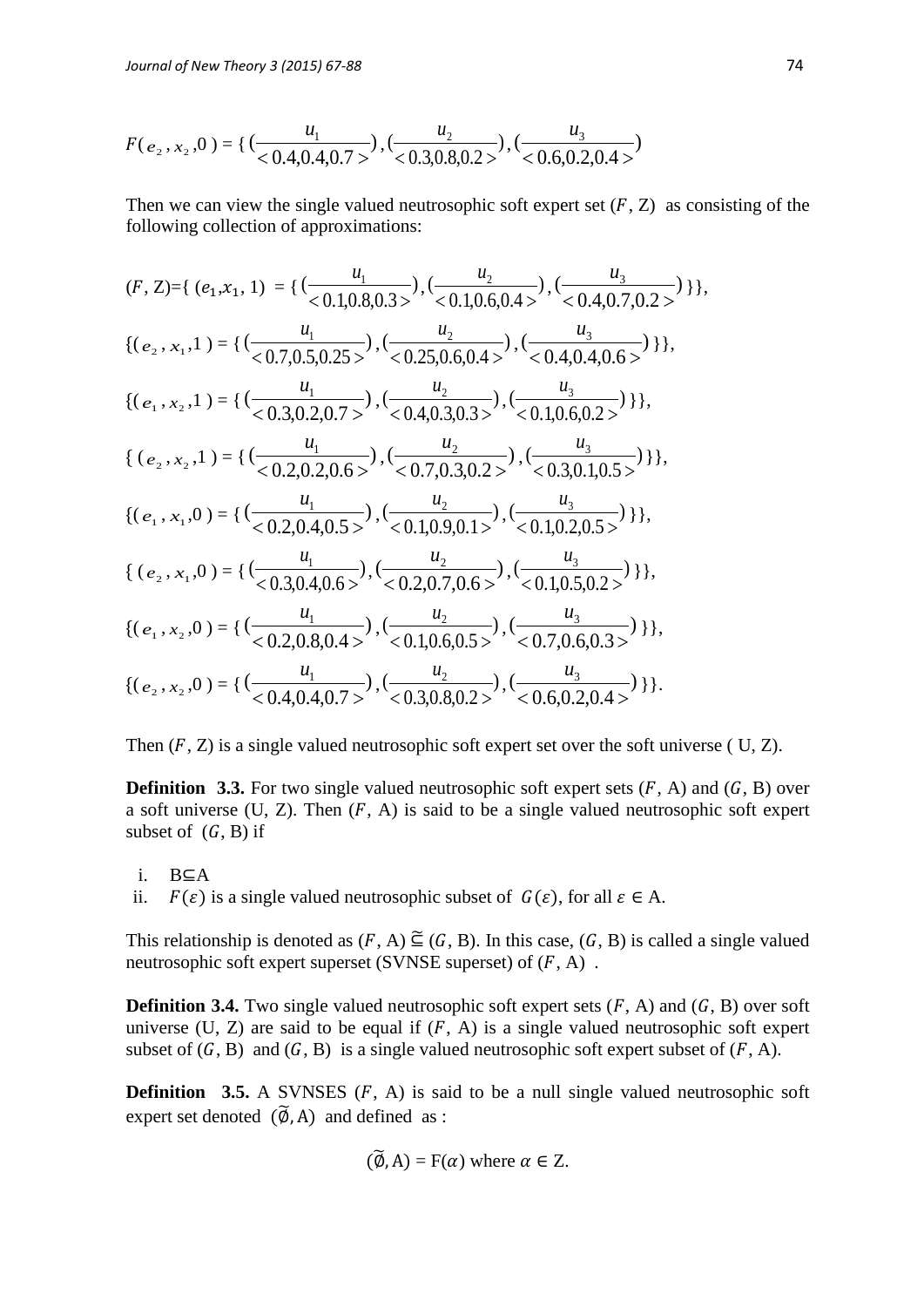Where  $F(\alpha) = 0$ , 0, 1>, that is  $\mu_{F(\alpha)} = 0$ ,  $\nu_{F(\alpha)} = 0$  and  $\omega_{F(\alpha)} = 1$  for all  $\alpha \in \mathbb{Z}$ .

**Definition 3.6.** A SVNSES  $(F, A)$  is said to be an absolute single valued neutrosophic soft expert set denoted  $(F, A)$  absaind defined as :

$$
(F, A)
$$
 <sub>abs</sub> =F( $\alpha$ ), where  $\alpha \in \mathbb{Z}$ .

Where  $F(\alpha) = 1, 0, 0$ , that is  $\mu_{F(\alpha)} = 1$ ,  $\nu_{F(\alpha)} = 0$  and  $\omega_{F(\alpha)} = 0$ , for all  $\alpha \in \mathbb{Z}$ .

**Definition 3.7.** Let  $(F, A)$  be a SVNSES over a soft universe  $(U, Z)$ . An agree-single valued neutrosophic soft expert set (agree-SVNSES) over U, denoted as  $(F, A)$  is a single valued neutrosophic soft expert subset of  $(F,A)$  which is defined as :

$$
(F, A)_{1} = \{ F(\alpha) : \alpha \in E \times X \times \{1\} \}.
$$

**Definition 3.8.** Let  $(F, A)$  be a SVNSES over a soft universe  $(U, Z)$ . A disagree-single valued neutrosophic soft expert set (disagree-SVNSES) over U, denoted as  $(F, A)$  o is asingle valued neutrosophic soft expert subset of  $(F, A)$  which is defined as:

$$
(F, A)_{o} = \{ F(\alpha) : \alpha \in E \times X \times \{0\} \}.
$$

**Example 3.9** Consider example 3.2. Then the Agree-single valued neutrosophic soft expert set  $(F, A)$ <sub>1</sub>

$$
(F, A)_{1} = \{((e_{1}, x_{1}, 1), \{(\frac{u_{1}}{0.1, 0.8, 0.3>}), (\frac{u_{2}}{0.1, 0.6, 0.4>}), (\frac{u_{3}}{0.4, 0.7, 0.2>})\}),\newline ((e_{2}, x_{1}, 1), \{(\frac{u_{1}}{0.7, 0.5, 0.25>}), (\frac{u_{2}}{0.25, 0.6, 0.4>}), (\frac{u_{3}}{0.4, 0.4, 0.6>})\}),((e_{1}, x_{2}, 1), \{(\frac{u_{1}}{0.3, 0.2, 0.7>}), (\frac{u_{2}}{0.4, 0.3, 0.3>}), (\frac{u_{3}}{0.1, 0.6, 0.2>})\}),((e_{2}, x_{2}, 1), \{(\frac{u_{1}}{0.2, 0.2, 0.6>}, (\frac{u_{2}}{0.7, 0.3, 0.2>}), (\frac{u_{3}}{0.3, 0.1, 0.5>})\})\}\)
$$

And the disagree-single valued neutrosophic soft expert set over U

$$
(F, A)_{0} = \{((e_{2}, x_{2}, 1), \{(\frac{u_{1}}{0.2, 0.2, 0.6>}), (\frac{u_{2}}{0.7, 0.3, 0.2>}), (\frac{u_{3}}{0.3, 0.1, 0.5>})\}),\newline ((e_{1}, x_{1}, 0), \{(\frac{u_{1}}{0.2, 0.4, 0.5>}), (\frac{u_{2}}{0.1, 0.9, 0.1>}), (\frac{u_{3}}{0.1, 0.2, 0.5>})\}),\newline ((e_{2}, x_{1}, 0), \{(\frac{u_{1}}{0.3, 0.4, 0.6>}, (\frac{u_{2}}{0.2, 0.7, 0.6>}), (\frac{u_{3}}{0.1, 0.5, 0.2>})\}),\newline ((e_{1}, x_{2}, 0), \{(\frac{u_{1}}{0.2, 0.8, 0.4>}), (\frac{u_{2}}{0.1, 0.6, 0.5>}), (\frac{u_{3}}{0.7, 0.6, 0.3>})\})\}\)
$$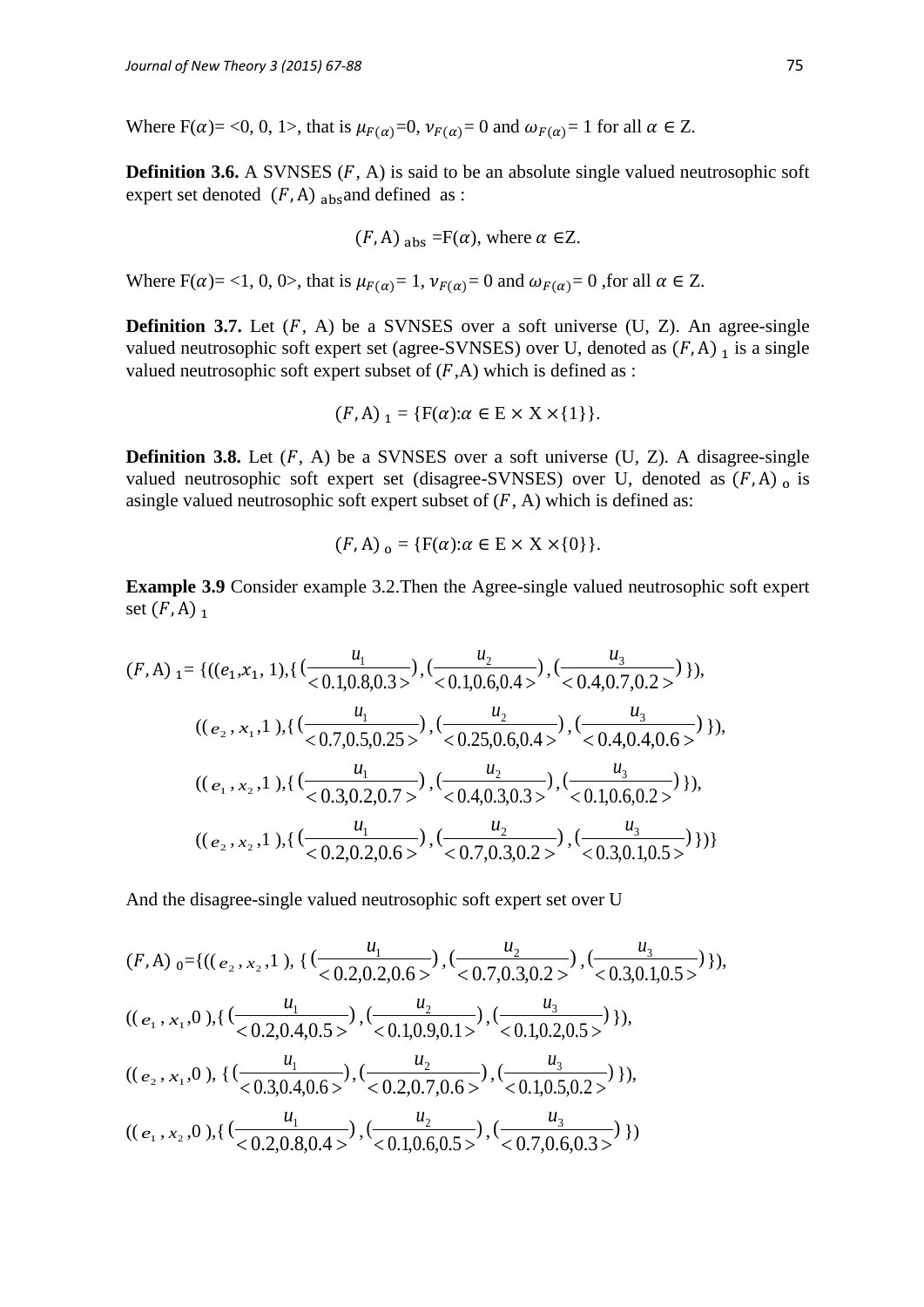$$
((e_2, x_2, 0), \{(\frac{u_1}{<0.4, 0.4, 0.7>}), (\frac{u_2}{<0.3, 0.8, 0.2>}), (\frac{u_3}{<0.6, 0.2, 0.4>})\})\}
$$

# **4. Basic Operations on Single Valued Neutrosophic Soft Expert Sets**

In this section, we introduce some basic operations on SVNSES, namely the complement, AND, OR, union and intersection of SVNSES, derive their properties, and give some examples.

**Definition 4.1** Let  $(F, A)$  be a SVNSES over a soft universe  $(U, Z)$ . Then the complement of  $(F, A)$  denoted by  $(F, A)^c$  is defined as:

$$
(F, A)^c = \tilde{c}
$$
 (F( $\alpha$ ))for all  $\alpha \in U$ .

where  $\tilde{c}$  is single valued neutrosophic complement.

**Example 4.2** Consider the SVNSES  $(F, Z)$  over a soft universe  $(U, Z)$  as given in Example 3.2. By using the single valued neutrosophic complement for  $F(\alpha)$ , we obtain  $(F, Z)^c$  which is defined as:

$$
(F, Z)^{c} = \{ (e_{1}, x_{1}, 1) = \{ (\frac{u_{1}}{0.3, 0.8, 0.1 \times}), (\frac{u_{2}}{0.4, 0.6, 0.1 \times}), (\frac{u_{3}}{0.2, 0.7, 0.4 \times}) \} \},
$$
\n
$$
\{(e_{2}, x_{1}, 1) = \{ (\frac{u_{1}}{0.25, 0.5, 0.7 \times}), (\frac{u_{2}}{0.4, 0.6, 0.25 \times}), (\frac{u_{3}}{0.6, 0.4, 0.4 \times}) \} \},
$$
\n
$$
\{(e_{1}, x_{2}, 1) = \{ (\frac{u_{1}}{0.7, 0.2, 0.3 \times}), (\frac{u_{2}}{0.3, 0.3, 0.4 \times}), (\frac{u_{3}}{0.2, 0.6, 0.1 \times}) \} \},
$$
\n
$$
\{(e_{2}, x_{2}, 1) = \{ (\frac{u_{1}}{0.6, 0.2, 0.2 \times}), (\frac{u_{2}}{0.3, 0.3, 0.4 \times}), (\frac{u_{3}}{0.2, 0.6, 0.1 \times}) \} \},
$$
\n
$$
\{(e_{2}, x_{2}, 1) = \{ (\frac{u_{1}}{0.6, 0.2, 0.2 \times}), (\frac{u_{2}}{0.2, 0.3, 0.7 \times}), (\frac{u_{3}}{0.5, 0.1, 0.3 \times}) \} \},
$$
\n
$$
\{(e_{1}, x_{1}, 0) = \{ (\frac{u_{1}}{0.5, 0.4, 0.2 \times}), (\frac{u_{2}}{0.1, 0.9, 0.1 \times}), (\frac{u_{3}}{0.5, 0.2, 0.1 \times}) \} \},
$$
\n
$$
\{(e_{2}, x_{1}, 0) = \{ (\frac{u_{1}}{0.6, 0.4, 0.3 \times}), (\frac{u_{2}}{0.0, 0.7, 0.2 \times}), (\frac{u_{3}}{0.2, 0.5, 0.1 \times}) \} \},
$$
\n
$$
\{(e_{1}, x_{2}, 0) = \{ (\frac{u_{1}}{0.4, 0.8, 0.2 \times}), (\
$$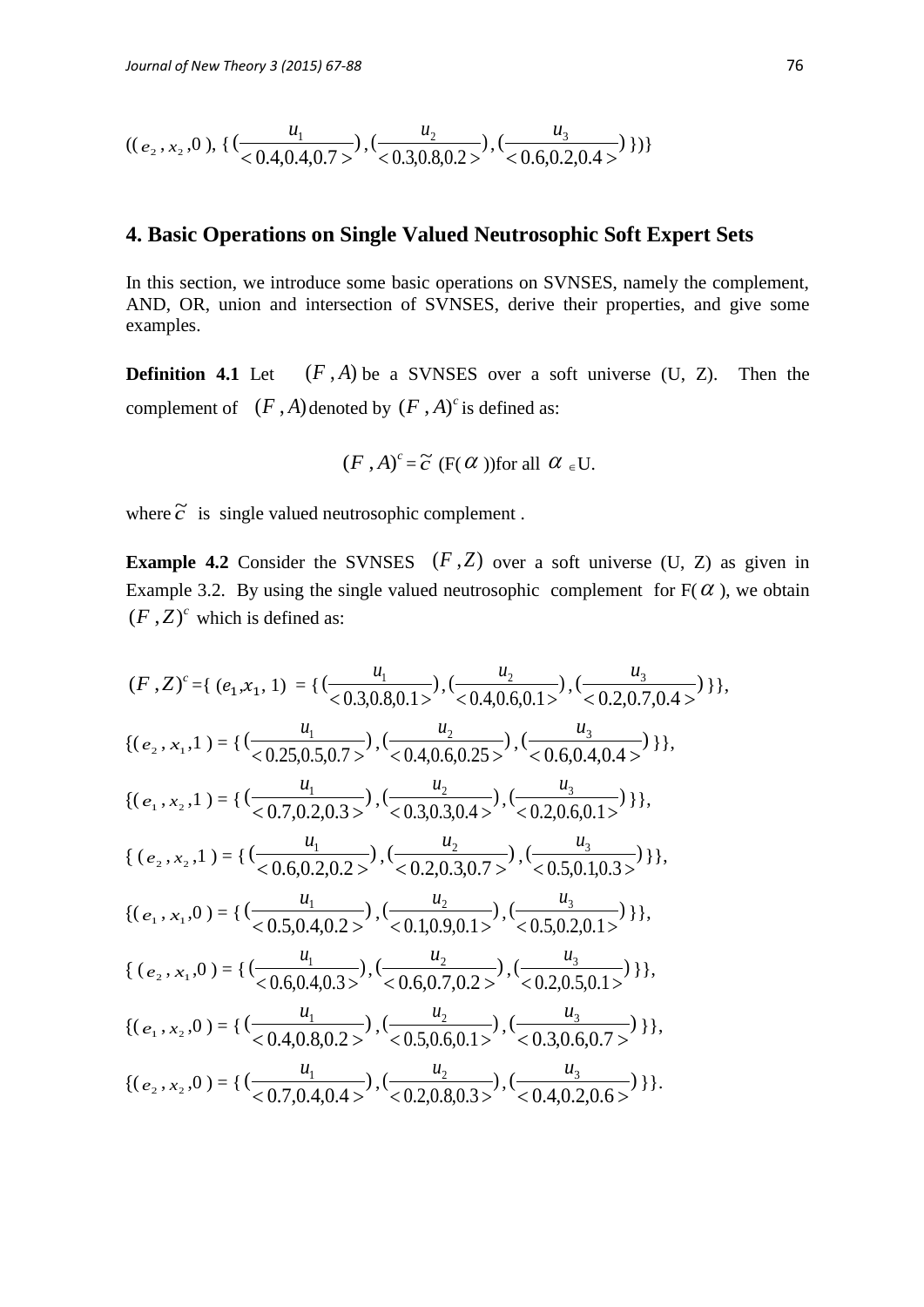**Proposition 4.3** If  $(F, A)$  is a SVNSES over a soft universe  $(U, Z)$ . Then,

$$
((F,A)^c)^c = (F,A).
$$

**Proof.** Suppose that is  $(F, A)$  is a SVNSES over a soft universe  $(U, Z)$  defined as  $(F, A)$ = F(e). Now let SVNSES  $(F, A)^c = (G, B)$ . Then by Definition 4.1,  $(G, B) = G(e)$  such that  $G(e) = \tilde{c}$  (F(e)), Thus it follows that:

$$
(G, B)^c = \tilde{c} (G(e)) = (\tilde{c} (F(e))) = F(e) = (F, A).
$$

Therefore

 $((F, A)^c)^c = (G, B)^c = (F, A)$ . Hence it is proven that  $((F, A)^c)^c = (F, A)$ .

**Defintion 4.4** Let  $(F, A)$  and  $(G, B)$  be any two SVNSESs over a soft universe  $(U, Z)$ . Then the union of  $(F, A)$  and  $(G, B)$ , denoted by  $(F, A)$   $\tilde{U}$   $(G, B)$  is a SVNSES defined as  $(F, A)$   $\widetilde{\cup}$   $(G, B) = (H, C)$ , where  $C = A \cup B$  and

$$
H(\alpha) = F(\alpha) \cup G(\alpha)
$$
, for all  $\alpha \in C$ 

where

$$
H(\alpha) = \begin{cases} F(\alpha), & \alpha \in A - B \\ G(\alpha), & \alpha \in B - A \\ \cup (F(\alpha), G(\alpha)), & \alpha \in A \cap B, \end{cases}
$$

Where  $\bigcup \{ F(\alpha), G(\alpha) \} = \{ \langle u, \max \{ \mu_{F}(\alpha), \mu_{G}(\alpha) \}, \min \{ v_{F}(\alpha), v_{G}(\alpha) \} \},$  $\min\{\omega_F(\alpha), \omega_G(\alpha)\}$  >:u ∈ U }

**Proposition 4.5** Let  $(F, A)$ ,  $(G, B)$  and  $(H, C)$  be any three SVNSES over a soft universe (U, Z).Then the following properties hold true.

(i)  $(F, A) \,\tilde{\cup}\, (G, B) = (G, B) \,\tilde{\cup}\, (F, A)$ (ii)  $(F, A) \,\tilde{\cup}\, ((G, B) \,\tilde{\cup}\, (H, C)) = ((F, A) \,\tilde{\cup}\, (G, B)) \,\tilde{\cup}\, (H, C)$ (iii)  $(F, A) \widetilde{\cup} (F, A) \subseteq$ (iv)  $(F, A) \tilde{\cup} (\Phi, A) = (F, A)$ 

**Proof.** (i) Let  $(F, A)$   $\widetilde{\cup}$   $(G, B) = (H, C)$ . Then by definition 4.4, for all  $\alpha \in C$ , we have  $(H, C) = H(\alpha)$ . Where  $H(\alpha) = F(\alpha) \cup G(\alpha)$  However

$$
H(\alpha) = F(\alpha) \cup G(\alpha) = G(\alpha) \cup F(\alpha)
$$

since the union of these sets are commutative by definition 4.4. Therfore

$$
(H,\mathsf{C})=(G,\mathsf{B})\,\widetilde{\mathsf{U}}\,(F,\mathsf{A}).
$$

Thus the union of two SVNSES are commutative i.e  $(F, A)$   $\widetilde{U}(G, B) = (G, B)$   $\widetilde{U}(F, A)$ .

(ii) The proof is similar to proof of part(i) and is therefore omitted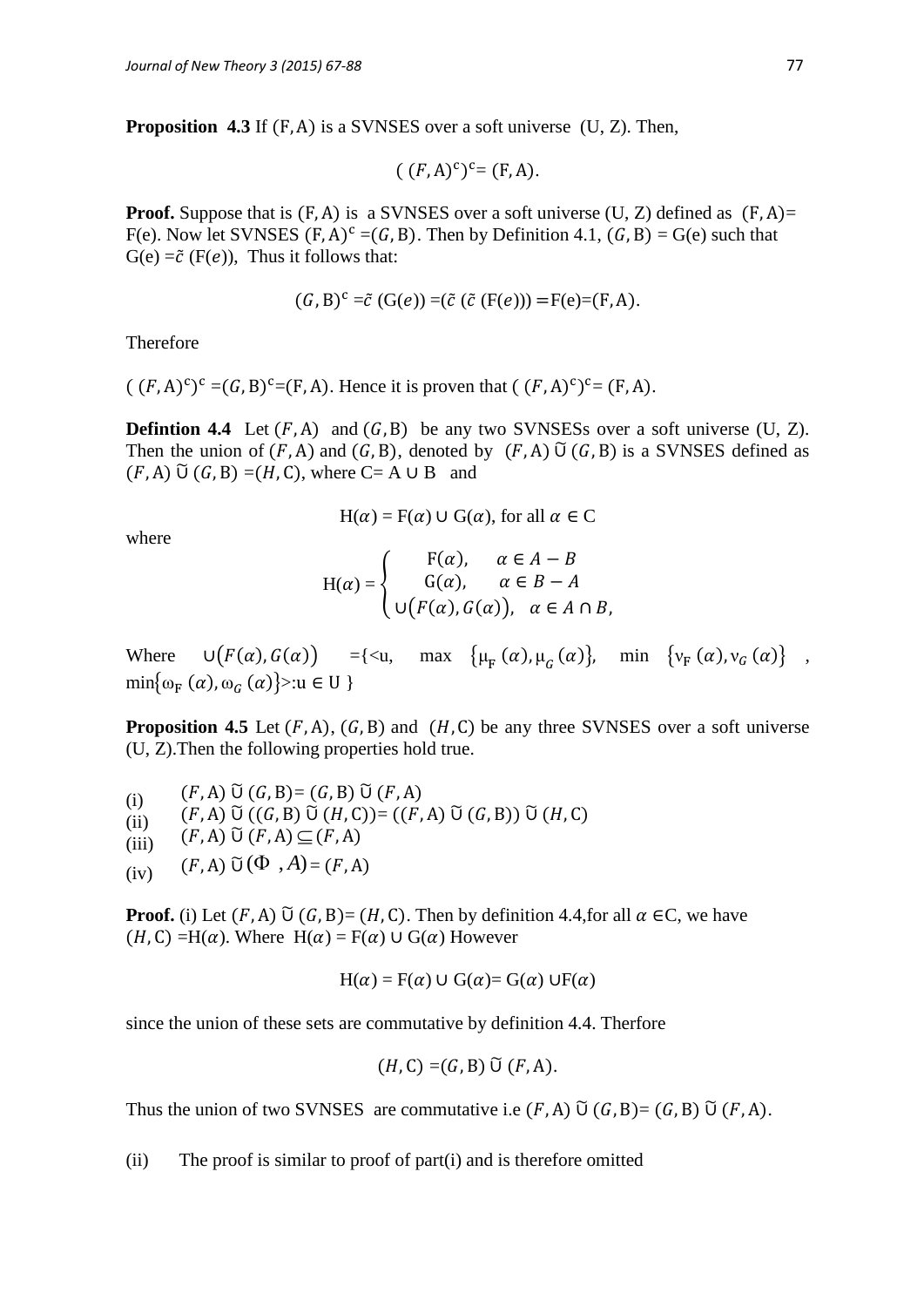- (iii) The proof is straightforward and is therefore omitted.
- (iv) The proof is straightforward and is therefore omitted.

**Definition 4.6** Let  $(F, A)$  and  $(G, B)$  be any two SVNSES over a soft universe  $(U, Z)$ . Then the intersection of  $(F, A)$  and  $(G, B)$ , denoted by  $(F, A)$   $\tilde{\cap}$   $(G, B)$  is SVNSES defined as  $(F, A) \tilde{\cap} (G, B) = (H, C)$  where C= A  $\cup$  B and  $H(\alpha) = F(\alpha) \cap G(\alpha)$ , for all  $\alpha \in C$ . Where

$$
H(\alpha) = \begin{cases} F(\alpha), & \alpha \in A - B \\ G(\alpha), & \alpha \in B - A \\ \cap (F(\alpha), G(\alpha)), & \alpha \in A \cap B \end{cases}
$$

Where  $\bigcap \{ F(\alpha), G(\alpha) \} = \{ \langle u, \min \{ \mu_F(\alpha), \mu_G(\alpha) \}, \max \{ v_F(\alpha), v_G(\alpha) \} \}$ , max  $\{\omega_{\rm F}(\alpha),\omega_{\rm G}(\alpha)\}$ :u ∈ U }

**Proposition 4.7** If Let  $(F, A)$ ,  $(G, B)$  and  $(H, C)$  are three SVNSES over a soft universe  $(U, A)$ Z). Then,

- (i)  $(F, A) \tilde{\cap} (G, B) = (G, B) \tilde{\cap} (F, A)$
- (ii)  $(F, A) \tilde{\cap} ((G, B) \tilde{\cap} (H, C)) = ((F, A) \tilde{\cap} (G, B)) \tilde{\cap} (H, C)$
- (iii)  $(F, A) \widetilde{\cap} (F, A) \cong$
- $(iv)$  $(F, A) \widetilde{\cap} (\Phi, A) = (\Phi, A)$

### **Proof.**

- (i) The proof is similar to that of Proposition 4.5 (i) and is therefore omitted
- (ii) The prof is similar to the prof of part (i) and is therefore omitted
- (iii) The proof is straightforward and is therefore omitted.
- (iv) The proof is straightforward and is therefore omitted.

**Proposition 4.8** If Let  $(F, A)$ ,  $(G, B)$  and  $(H, C)$  are three SVNSES over a soft universe  $(U, A)$ Z). Then,

(i)  $(F, A) \widetilde{\cup} ((G, B) \widetilde{\cap} (H, C)) = ((F, A) \widetilde{\cup} (G, B)) \widetilde{\cap} ((F, A) \widetilde{\cup} ((H, C))$ 

(ii) 
$$
(F, A) \widetilde{\cap} ((G, B) \widetilde{\cup} (H, C)) = ((F, A) \widetilde{\cap} (G, B)) \widetilde{\cup} ((F, A) \widetilde{\cap} (H, C))
$$

**Proof.** The proof is straightforward by definitions 4.4 and 4.6 and is therefore omitted.

**Proposition 4.9** If  $(F, A)$ ,  $(G, B)$  are two SVNSES over a soft universe  $(U, Z)$ . Then,

i.  $((F, A) \widetilde{\cup} (G, B))^c = (F, A)^c \widetilde{\cap} (G, B)^c$ . ii.  $((F, A) \widetilde{\cap} (G, B))^c = (F, A)^c \widetilde{\cup} (G, B)^c$ .

**Proof.** (i) Suppose that  $(F, A)$  and  $(G, B)$  be SVNSES over a soft universe (U, Z) defined as:  $(F, A) = F(\alpha)$  for all  $\alpha \in A \subseteq Z$  and  $(G, B) = G(\alpha)$  for all  $\alpha \in B \subseteq Z$ . Now, due to the commutative and associative properties of SVNSES, it follows that by definition 4.10 and 4.11, it follows that: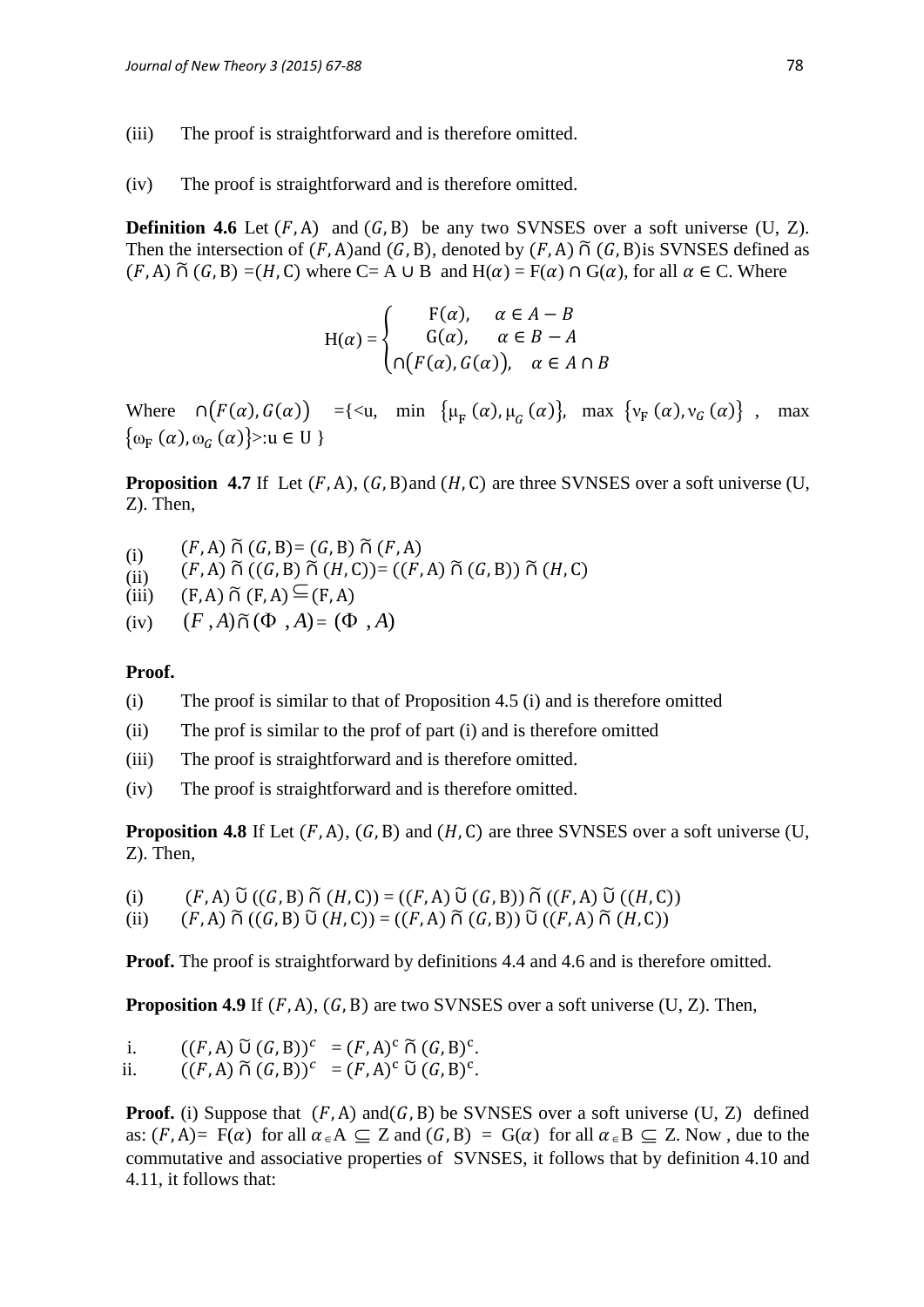$$
(F, A)^c \widetilde{\cap} (G, B)^c = (F(\alpha))^c \widetilde{\cap} (G(\alpha))^c
$$
  
= (\widetilde{c} (F(\alpha))) \widetilde{\cap} (\widetilde{c} (G(\alpha)))  
= (\widetilde{c} (F(\alpha) \widetilde{\cap} G(\alpha))  
= ((F, A) \widetilde{\cup} (G, B))^c.

(ii) The proof is similar to the proof of part (i) and is therefore omitted

**Definition 4.10** Let  $(F, A)$  and  $(G, B)$  be any two SVNSES over a soft universe (U, Z). Then " $(F, A)$  AND  $(G, B)$ " denoted  $(F, A)$   $\tilde{\wedge}$   $(G, B)$  is a defined by:

$$
(F, A) \tilde{\wedge} (G, B) = (H, A \times B)
$$

Where  $(H, A \times B) = H(\alpha, \beta)$ , such that  $H(\alpha, \beta) = F(\alpha) \cap G(\beta)$ , for all  $(\alpha, \beta) \in A \times B$ . and  $\cap$  represent the basic intersection.

**Definition 4.11** Let  $(F, A)$  and  $(G, B)$  be any twoSVNSES over a soft universe (U, Z). Then " $(F, A)$  OR  $(G, B)$ " denoted  $(F, A)$   $\tilde{V}$   $(G, B)$  is a defined by:

$$
(F, A) \widetilde{\vee} (G, B) = (H, A \times B)
$$

Where  $(H, A \times B) = H(\alpha, \beta)$  such that  $H(\alpha, \beta) = F(\alpha) \cup G(\beta)$ , for all  $(\alpha, \beta) \in A \times B$ . and  $\cup$ represent the basic union.

**Proposition 4.12** If  $(F, A)$ <sub>,</sub>  $(G, B)$  and  $(H, C)$  are three SVNSES over a soft universe  $(U, Z)$ . Then,

i.  $(F, A) \widetilde{\Lambda} ((G, B) \widetilde{\Lambda}(H, C)) = ((F, A) \widetilde{\Lambda}(G, B)) \widetilde{\Lambda}(H, C)$ ii.  $(F, A) \widetilde{V} ((G, B) \widetilde{V} (H, C)) = ((F, A) \widetilde{V} (G, B)) \widetilde{V} (H, C)$ iii.  $(F, A) \widetilde{V} ((G, B) \widetilde{\Lambda}(H, C)) = ((F, A) \widetilde{V} (G, B)) \widetilde{\Lambda} ((F, A) \widetilde{V} (H, C))$ iv.  $(F, A) \widetilde{\wedge} ((G, B) \widetilde{\vee} (H, C)) = ((F, A) \widetilde{\wedge} (G, B)) \widetilde{\vee} ((F, A) \widetilde{\wedge} (H, C))$ 

**Proof.** The proofs are straightforward by definitions 4.10 and 4.11 and is therefore omitted.

**Note:** The "AND" and "OR" operations are not commutative since generally  $A \times B \neq B \times A$ .

**Proposition 4.13** If  $(F, A)$  and  $(G, B)$  are two SVNSES over a soft universe  $(U, Z)$ . Then,

i.  $((F, A) \mathcal{K}(G, B))^c = (F, A)^c \mathcal{V}(G, B)^c$ . ii.  $((F, A) \widetilde{\vee} (G, B))^c = (F, A)^c \widetilde{\wedge} (G, B)^c$ .

**Proof.** (i) suppose that  $(F, A)$  and  $(G, B)$  be SVNSES over a soft universe  $(U, Z)$  defined as:

 $(F, A) = F(\alpha)$  for all  $\alpha \in A \subseteq Z$  and  $(G, B) = G(\beta)$  for all  $\beta \in B \subseteq Z$ . Then by Definition 4.10 and 4.11, it follows that:

$$
((F, A) \widetilde{\wedge} (G, B))^c = ((F(\alpha) \widetilde{\wedge} G(\beta))^c
$$
  
= 
$$
(F(\alpha) \cap G(\beta))^c
$$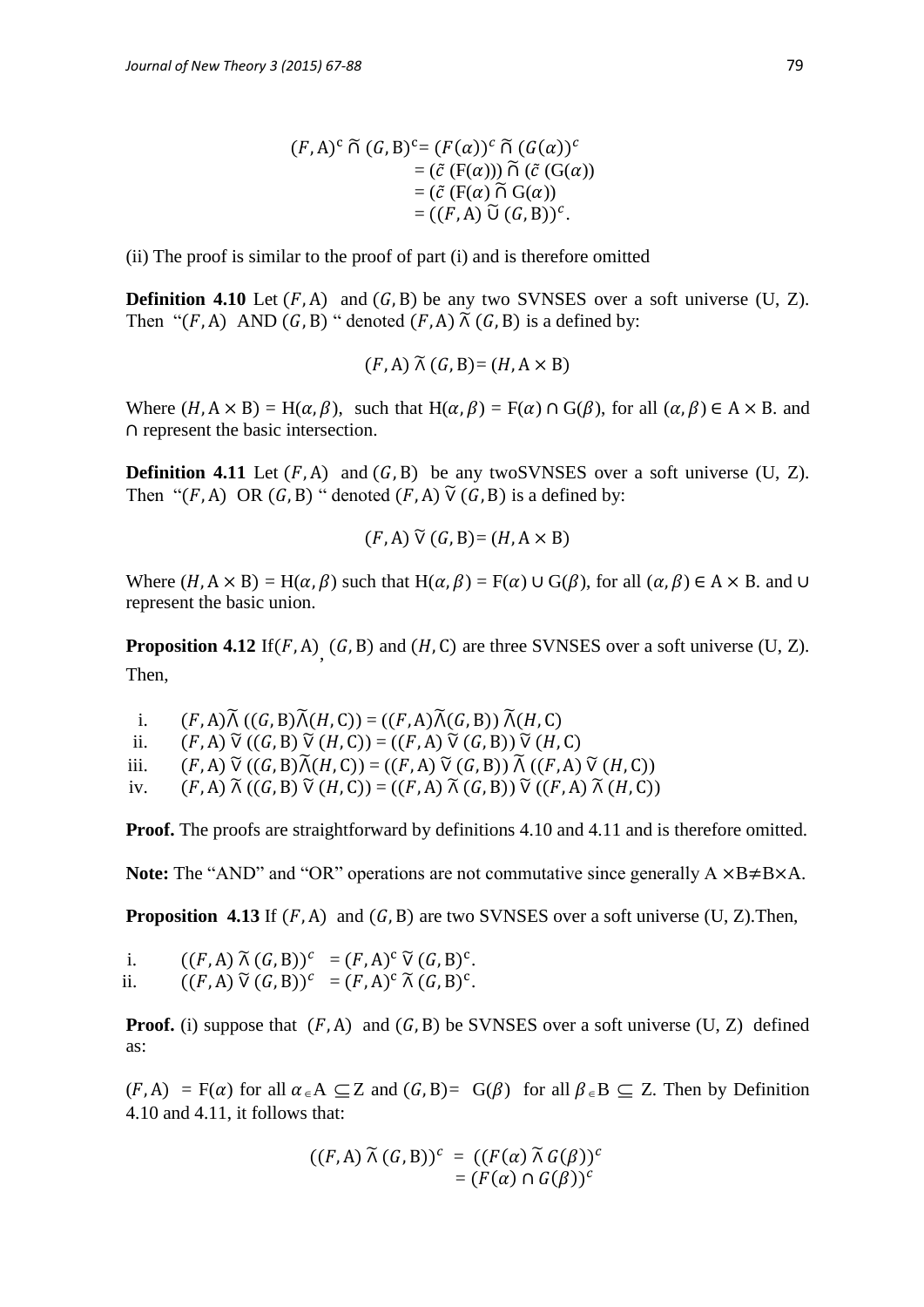$$
= (\tilde{c}(F(\alpha) \cap G(\beta))
$$
  
= (\tilde{c}(F(\alpha)) \cup \tilde{c}(G(\beta)))  
= (F(\alpha))<sup>c</sup>  $\tilde{V}$   $(G(\beta))c$   
= (F, A)<sup>c</sup>  $\tilde{V}$   $(G, B)c$ .

(ii) The proof is similar to that of part (i) and is therefore omitted.

## **5. Application of Single Valued Neutrosophic Soft Expert Sets in a Decision Making Problem.**

In this section, we introduce a generalized algorithm which will be applied to the SVNSES model introduced in Section 3 and used to solve a hypothetical decision making problem.

Suppose that company Y is looking to hire a person to fill in the vacancy for a position in their company. Out of all the people who applied for the position, three candidates were shortlisted and these three candidates form the universe of elements,  $U=$  $u_1, u_2, u_3$  The hiring committee consists of the hiring manager, head of department and the HR director of the company and this committee is represented by the set  $\{p,q,r\}$  (a set of experts) while the set  $O = \{1 = \text{agree}, 0 = \text{disagree}\}$  represents the set of opinions of the hiring committee members. The hiring committee considers a set of parameters, E={ $e_1, e_3, e_3, e_4$ } where the parameters  $e_i$  represent the characteristics or qualities that the candidates are assessed on, namely "relevant job experience", "excellent academic qualifications in the relevant field", "attitude and level of professionalism" and "technical knowledge" respectively. After interviewing all the three candidates and going through their certificates and other supporting documents, the hiring committee constructs the following SVNSES.

$$
(F, Z) = \{ (e_1, p, 1) = \{ (\frac{u_1}{< 0.2, 0.8, 0.4>}), (\frac{u_2}{< 0.3, 0.2, 0.4>}), (\frac{u_3}{< 0.4, 0.7, 0.2>} ) \} \},\
$$
  
\n
$$
\{(e_2, p, 1) = \{ (\frac{u_1}{< 0.3, 0.2, 0.23>}), (\frac{u_2}{< 0.25, 0.2, 0.3>}), (\frac{u_3}{< 0.3, 0.5, 0.6>} ) \} \},\
$$
  
\n
$$
\{(e_3, p, 1) = \{ (\frac{u_1}{< 0.3, 0.2, 0.7>}), (\frac{u_2}{< 0.4, 0.3, 0.3>}), (\frac{u_3}{< 0.1, 0.6, 0.2>} ) \} \},\
$$
  
\n
$$
\{(e_4, p, 1) = \{ (\frac{u_1}{< 0.2, 0.2, 0.6>}), (\frac{u_2}{< 0.7, 0.3, 0.2>}), (\frac{u_3}{< 0.3, 0.1, 0.5>} ) \} \},\
$$
  
\n
$$
\{(e_1, q, 1) = \{ (\frac{u_1}{< 0.4, 0.6, 0.3>}), (\frac{u_2}{< 0.1, 0.3, 0.7>}), (\frac{u_3}{< 0.6, 0.3, 0.7>} ) \} \},\
$$
  
\n
$$
\{(e_2, q, 1) = \{ (\frac{u_1}{< 0.3, 0.3, 0.5>}), (\frac{u_2}{< 0.1, 0.3, 0.7>}), (\frac{u_3}{< 0.6, 0.3, 0.7>} ) \} \},\
$$
  
\n
$$
\{(e_2, q, 1) = \{ (\frac{u_1}{< 0.3, 0.3, 0.5>}), (\frac{u_2}{< 0.6, 0.9, 0.1>}), (\frac{u_3}{< 0.1, 0.2, 0.7>} ) \} \},\
$$
  
\n
$$
\{(e_3, q, 1) = \{ (\frac{u_1}{< 0.1, 0.4, 0.7>}
$$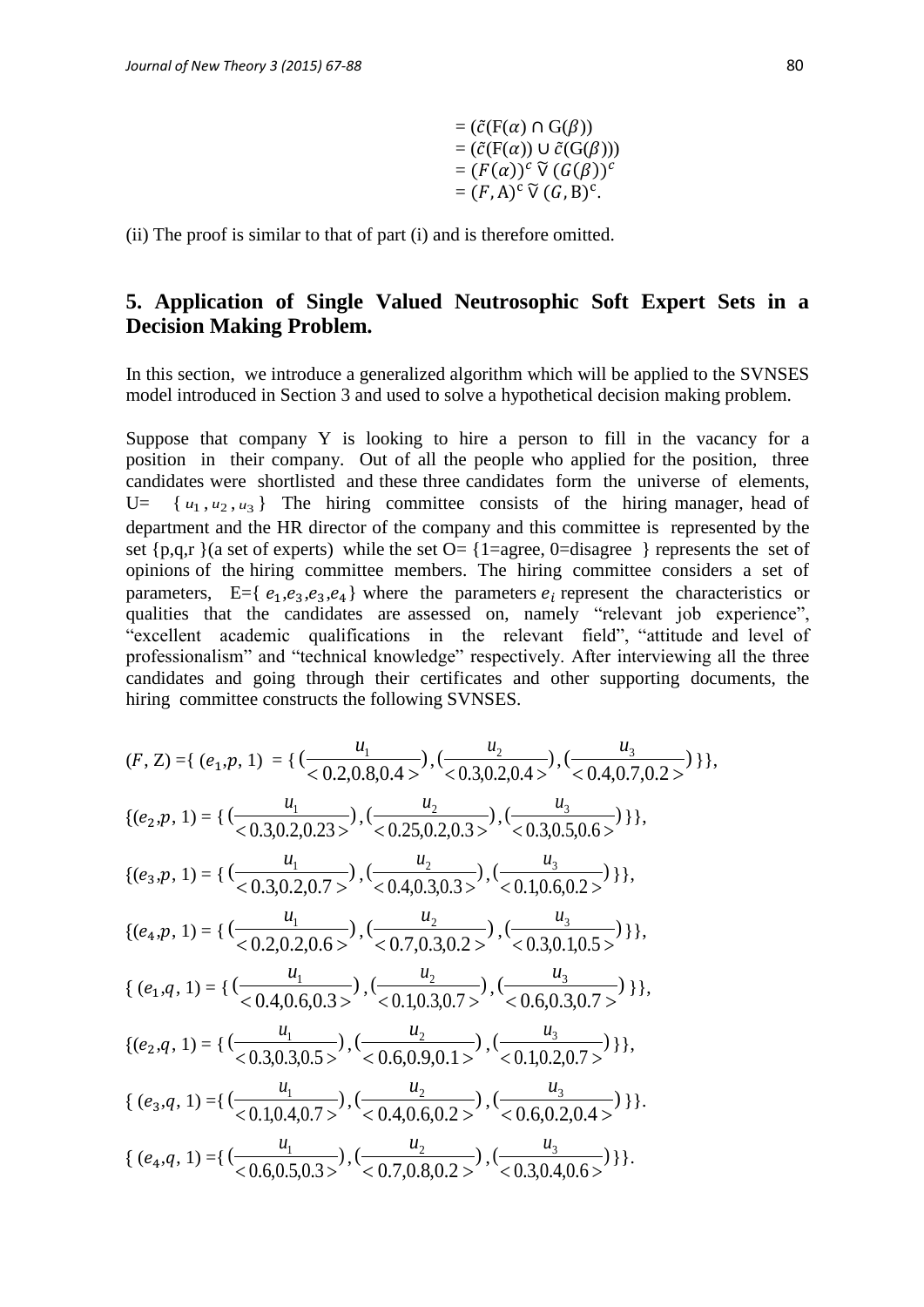{
$$
{e_1, r, 1} = { ( \frac{u_1}{< 0.4, 0.5, 0.7>} ), ( \frac{u_2}{< 0.3, 0.8, 0.4>} ), ( \frac{u_3}{< 0.6, 0.2, 0.4>} ) }
$$
}},  
\n{
$$
{e_2, r, 1} = { ( \frac{u_1}{< 0.3, 0.7, 0.1>} , ( \frac{u_2}{< 0.7, 0.3, 0.2>} ), ( \frac{u_3}{< 0.8, 0.2, 0.2>} ) }
$$
} ).  
\n{
$$
{e_3, r, 1} = { ( \frac{u_1}{< 0.6, 0.5, 0.2>} ), ( \frac{u_2}{< 0.5, 0.1, 0.6>} ), ( \frac{u_3}{< 0.3, 0.2, 0.1>} ) }
$$
} ).  
\n{
$$
{e_1, p, 0} = { ( \frac{u_1}{< 0.1, 0.4, 0.3>} ), ( \frac{u_2}{< 0.3, 0.8, 0.2>} ), ( \frac{u_3}{< 0.3, 0.2, 0.1} ) }
$$
} ).  
\n{
$$
{e_4, p, 0} = { ( \frac{u_1}{< 0.6, 0.3, 0.2>} ), ( \frac{u_2}{< 0.2, 0.7, 0.4>} ), ( \frac{u_3}{< 0.3, 0.1, 0.6>} ) }
$$
} ).  
\n{
$$
{e_4, p, 0} = { ( \frac{u_1}{< 0.3, 0.2, 0.5>} ), ( \frac{u_2}{< 0.2, 0.7, 0.4>} ), ( \frac{u_3}{< 0.3, 0.1, 0.6>} ) }
$$
} ).  
\n{
$$
{e_4, p, 0} = { ( \frac{u_1}{< 0.3, 0.2, 0.5>} ), ( \frac{u_2}{< 0.6, 0.4, 0.5>} ), ( \frac{u_3}{< 0.5, 0.4, 0.3>} ) }
$$
} },  
\n{
$$
{e_2, q, 0} = { ( \frac{u_1}{< 0.3, 0.4, 0.6>} ), ( \frac{u_2}{< 0.2,
$$

Next the SVNSES (F, Z) is used together with a generalized algorithm to solve the decision making problem stated at the beginning of this section. The algorithm given below is employed by the hiring committee to determine the best or most suitable candidate to be hired for the position. This algorithm is a generalization of the algorithm introduced by Alkhazaleh and Salleh [37] which is used in the context of the SVNSES model that is introduced in this paper. The generalized algorithm is as follows:

### **Algorithm**

1. Input the SVNSES (F, Z)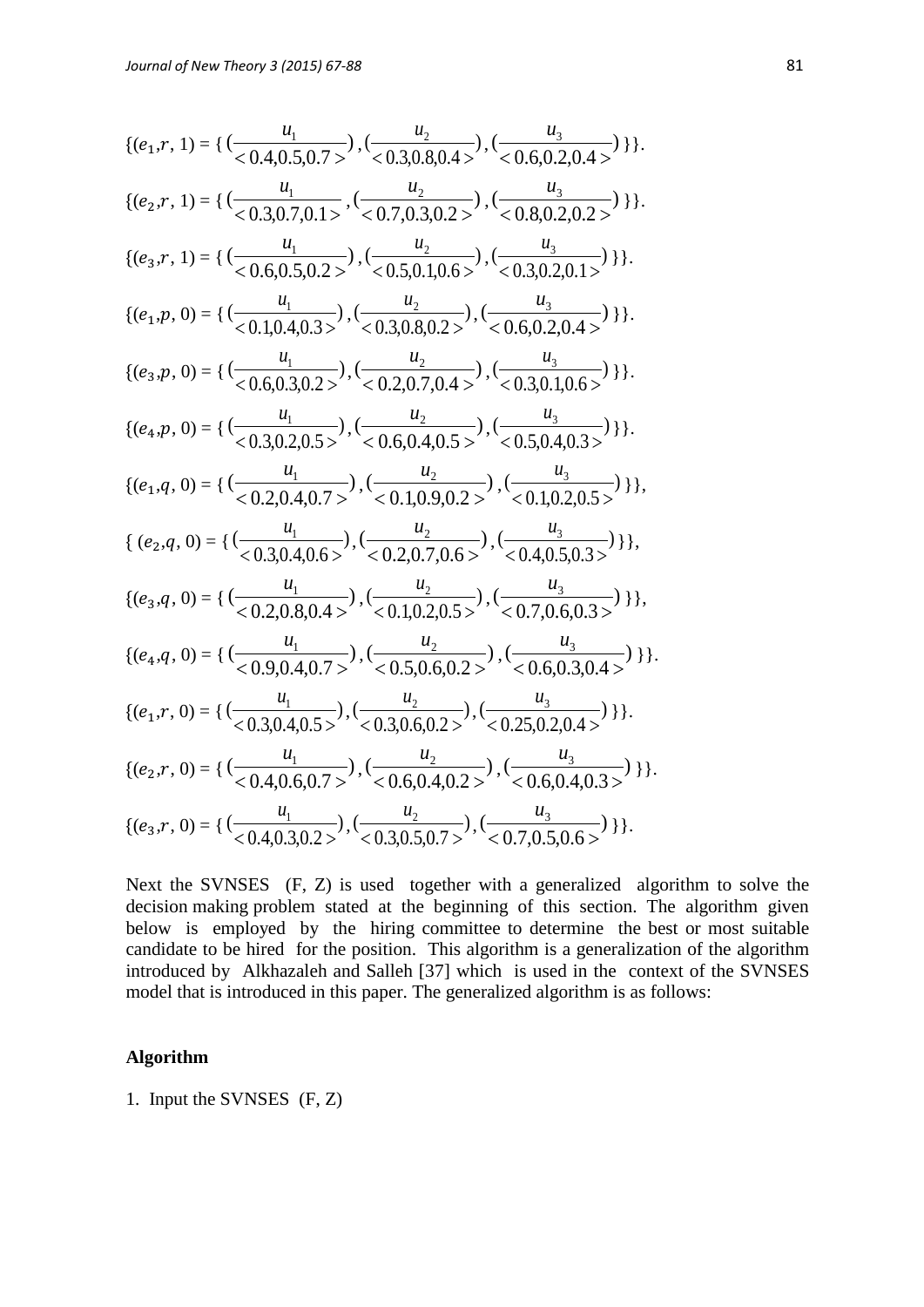2. Find the values of  $(v_1)(u_i)$  -  $v_{F(Z_i)}(u_i)$  -  $\omega_{F(Z_i)}(u_i)$  for each element  $u_i \in U$ where  $\mu_{F(Z_i)}(u_i)$ ,  $\nu_{F(Z_i)}(u_i)$  and  $\omega_{F(Z_i)}(u_i)$  are the membership function, indeterminacy function and non-membership function of each of the elements  $u_i \in U$  respectively.

3. Find the highest numerical grade for the agree-SVNSES and disagree-SVNSES.

4. Compute the score of each element  $u_i \in U$  by taking the sum of the products of the numerical grade of each element for the agree-SVNSES and disagree SVNSES, denoted by  $A_i$  and  $D_i$  respectively.

5. Find the values of the score  $r_i = A_i - D_i$  for each element  $u_i \in U$ .

6. Determine the value of the highest score,  $s = max_{u_i} \{r_i\}$ . Then the decision is to choose element as the optimal or best solution to the problem. If there are more than one element with the highest  $r_i$ , score, then any one of those elements can be chosen as the optimal solution.

Then we can conclude that the optimal choice for the hiring committee is to hire candidate  $u_i$  to fill the vacant position

Table I gives the values of  $\mu_{F(Z_i)}(u_i) - \nu_{F(Z_i)}(u_i) - \omega_{F(Z_i)}(u_i)$  for each element  $u_i \in U$ .

The notation a ,b gives the values of  $\mu_{F(Z_i)}(u_i) - \nu_{F(Z_i)}(u_i) - \omega_{F(Z_i)}(u_i)$ .

|               | $u_1$   | $u_{2}$ | $u_{3}$ |               | $u_1$  | $u_{\gamma}$ | $u_{3}$ |
|---------------|---------|---------|---------|---------------|--------|--------------|---------|
| $(e_1, p, 1)$ | $-1$    | $-0.3$  | $-0.5$  | $(e_3, p, 0)$ | 0.1    | $-0.9$       | $-0.4$  |
| $(e_2, p, 1)$ | $-0.13$ | $-0.25$ | $-0.8$  | $(e_4, p, 0)$ | $-0.4$ | $-0.3$       | $-0.2$  |
| $(e_3, p, 1)$ | $-0.6$  | $-0.2$  | $-0.7$  | $(e_1, q, 0)$ | $-0.9$ | $-1$         | $-0.6$  |
| $(e_4, p, 1)$ | $-0.6$  | 0.2     | $-0.3$  | $(e_2, q, 0)$ | $-0.7$ | $-1.1$       | $-0.4$  |
| $(e_1, q, 1)$ | $-0.5$  | $-0.9$  | $-0.4$  | $(e_3, q, 0)$ | $-1$   | $-0.6$       | $-0.2$  |
| $(e_2, q, 1)$ | $-0.5$  | $-0.4$  | $-0.5$  | $(e_4, q, 0)$ | $-0.2$ | $-0.3$       | $-0.1$  |
| $(e_3, q, 1)$ | $-1$    | $-0.4$  | 0       | $(e_1, r, 0)$ | $-0.6$ | $-0.5$       | 0.35    |
| $(e_4,q, 1)$  | $-0.2$  | $-0.3$  | $-0.5$  | $(e_2, r, 0)$ | $-0.9$ | $\Omega$     | $-0.1$  |
| $(e_1, r, 1)$ | $-0.8$  | $-0.9$  | 0       | $(e_4, r, 0)$ | $-0.1$ | $-0.9$       | $-0.4$  |
| $(e_2, r, 1)$ | $-0.5$  | 0.2     | 0.4     |               |        |              |         |
| $(e_3, r, 1)$ | $-0.1$  | $-0.2$  | 0       |               |        |              |         |
| $(e_1, p, 0)$ | $-0.6$  | $-0.7$  | 0       |               |        |              |         |

**Table I.** Values of  $\mu_{F(Z_i)}(u_i) - \nu_{F(Z_i)}(u_i) - \omega_{F(Z_i)}(u_i)$  for all  $u_i \in U$ .

In Table II and Table III, we gives the highest numerical grade for the elements in the agree-SVNSES and disagree SVNSES respectively.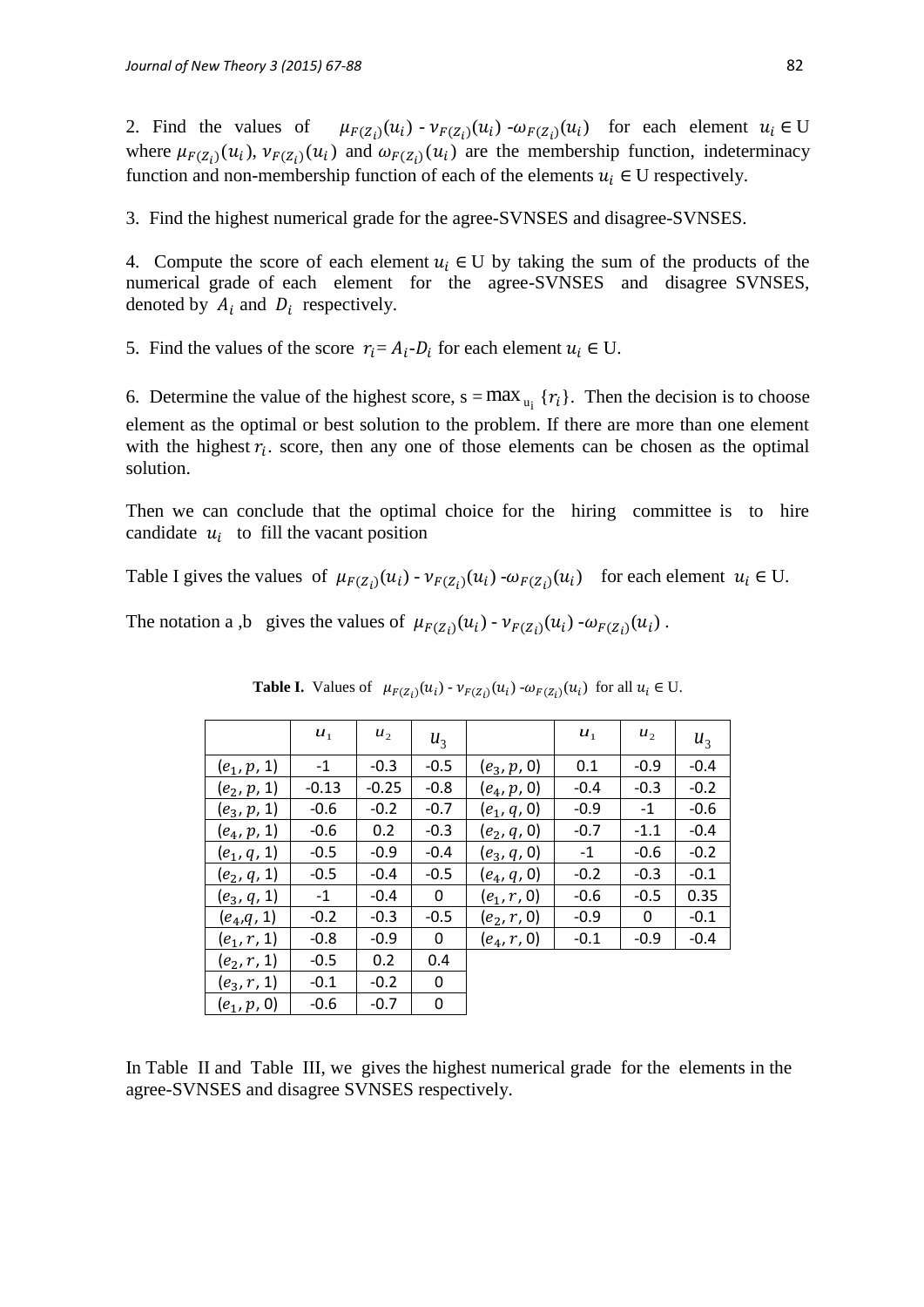|               | $u_i$ | <b>Highest Numeric Grade</b> |
|---------------|-------|------------------------------|
| $(e_1, p, 1)$ | $u_2$ | $-0.3$                       |
| $(e_2, p, 1)$ | $u_1$ | $-0.13$                      |
| $(e_3, p, 1)$ | $u_2$ | $-0.2$                       |
| $(e_4, p, 1)$ | $u_2$ | 0.2                          |
| $(e_1, q, 1)$ | $u_3$ | $-0.4$                       |
| $(e_2, q, 1)$ | $u_2$ | $-0.4$                       |
| $(e_3, q, 1)$ | $u_3$ | 0                            |
| $(e_4,q,1)$   | $u_1$ | $-0.2$                       |
| $(e_1, r, 1)$ | $u_3$ | 0                            |
| $(e_2, r, 1)$ | $u_3$ | 0.4                          |
| $(e_3, r, 1)$ | $u_3$ | 0                            |

| Table II. Numerical Grade for Agree-SVNSES |
|--------------------------------------------|
|--------------------------------------------|

Score ( $u_1$ ) = -0.13 + -0.2 = -0.23

Score ( $u_2$ ) = -0.3 + -0.2 + -0.2 + -0.4 = -0.11

Score ( $u_3$ ) =-0.4 +0+ 0 +0.4 + 0

|               | $u_i$          | <b>Highest Numeric Grade</b> |
|---------------|----------------|------------------------------|
| $(e_1,p,0)$   | $u_3$          |                              |
| $(e_3, p, 0)$ | $u_1$          | 0.1                          |
| $(e_4, p, 0)$ | $u_3$          | $-0.2$                       |
| $(e_1, q, 0)$ | $u_3$          | $-0.6$                       |
| $(e_2,q,0)$   | $u_3$          | $-0.4$                       |
| $(e_3, q, 0)$ | $u_3$          | $-0.2$                       |
| $(e_4, q, 0)$ | $u_3$          | $-0.1$                       |
| $(e_1,r, 0)$  | $u_3$          | $-0.35$                      |
| $(e_2,r, 0)$  | u <sub>2</sub> |                              |
| $(e_4,r, 0)$  | u1             | $-0.1$                       |

**Table III.** Numerical Grade for Disagree-SVNSE

Score ( $u_1$ ) = 0.1 + -0.1 = 0 Score ( $u_2$ ) = 0 Score ( $u_3$ ) = 0 -0.2 + -0.6 + -0.4 + -0.2 +-0.1 + -0.35 = - 1.85

Let  $A_i$  and  $D_i$  represent the score of each numerical grade for the agree-SVNSES and disagree-SVNSES respectively. These values are given in Table IV.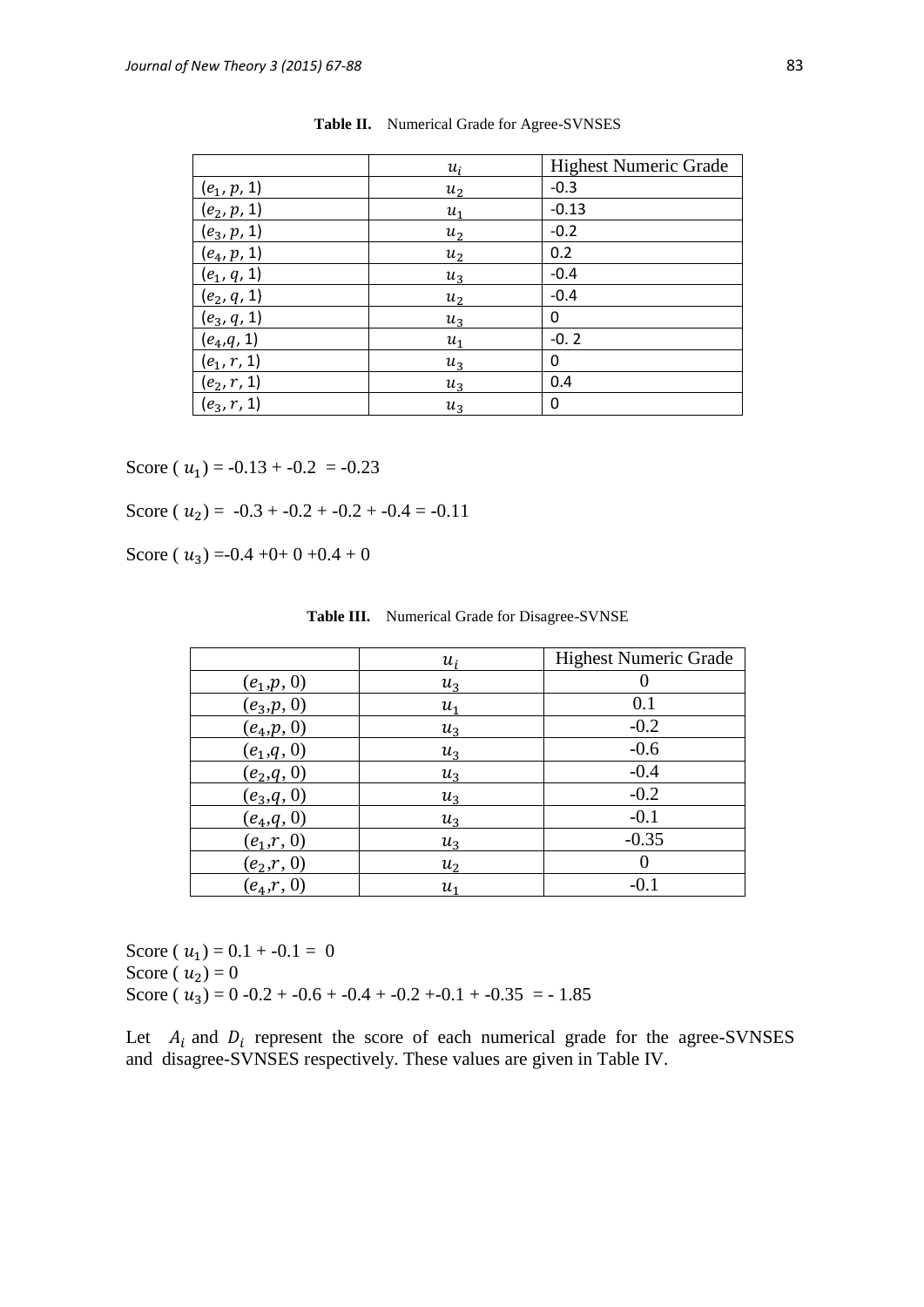| Score ( $u_1$ ) = -0.23 | Score ( $u_1$ ) = 0     | $-0.23$ |
|-------------------------|-------------------------|---------|
| Score ( $u_2$ ) = -0.11 | Score ( $u_2$ ) = 0     | $-0.11$ |
| Score ( $u_3$ ) = 0     | Score ( $u_3$ ) = -1.85 | 1.85    |

**Table IV.** The score  $r_i = A_i \cdot D$ 

Then s = max<sub>u<sub>i</sub></sub>  $\{r_i\}$  =  $r_3$ , the hiring committee should hire candidate u<sub>3</sub> to fill in the vacant position.

## **6. Conclusion**

In this paper we have introduced the concept of single valued neutrosophic soft expert soft set and studied some related properties with supporting proofs. The complement, union, intersection, AND or OR operations have been defined on the single valued neutrosophic soft expert set. Finally, an application of this concept is given in solving a decision making problem. This new extension will provide a significant addition to existing theories for handling indeterminacy, and lead to potential areas of further research and pertinent applications.

## **References**

- [1] A. ArokiaLancy, C. Tamilarasi and I. Arockiarani, Fuzzy Parameterization for decision making in riskmanagement system via soft expert set, International Journal of Innovative Research and studies, 2(10) (2013), 339-344 ,from [www.ijirs.com.](http://www.ijirs.com/)
- [2] A. ArokiaLancy, I. Arockiarani,A Fusion of soft expert set and matrix models,International Journal of Rsearch in Engineering and technology,Vol 02, issue 12 (2013), 531-535, from http://www.ijret.org.
- [3] A. Kharal, A Neutrosophic Multicriteria Decision Making Method, New Mathematics and Natural Computation, Creighton University, USA, 2013.
- [4] A.Q. Ansaria, R. Biswas and S. Aggarwal, Neutrosophic classifier: An extension of fuzzy classifer, Applied Soft Computing 13 (2013), 563-573.
- [5] A. A. Salama and S. A. Alblowi, Neutrosophic Set and Neutrosophic Topological Spaces, ISOR J. Mathematics, Vol.(3), Issue 3 (2012), 31-35.
- [6] A. A. Salama, "Neutrosophic Crisp Point & Neutrosophic Crisp Ideals", Neutrosophic Sets and Systems, Vol.1, No. 1 (2013), 50-54.
- [7] A. A. Salama and F. Smarandache, "Filters via Neutrosophic Crisp Sets", Neutrosophic Sets and Systems, Vol.1, No. 1 (2013), 34-38.
- [8] A. Salama, S. Broumi and F. Smarandache, Neutrosophic Crisp Open Set and Neutrosophic Crisp Continuity via Neutrosophic Crisp Ideals, IJ. Information Engineering and Electronic Business, 2014, (accepted)
- [9] D. Rabounski, F. Smarandache and L. Borissova, Neutrosophic Methods in General Relativity, Hexis, (2005).
- [10] D. Molodtsov, Soft set theory-first result, Computers and Mathematics with Applications, 37(1999), 19-31.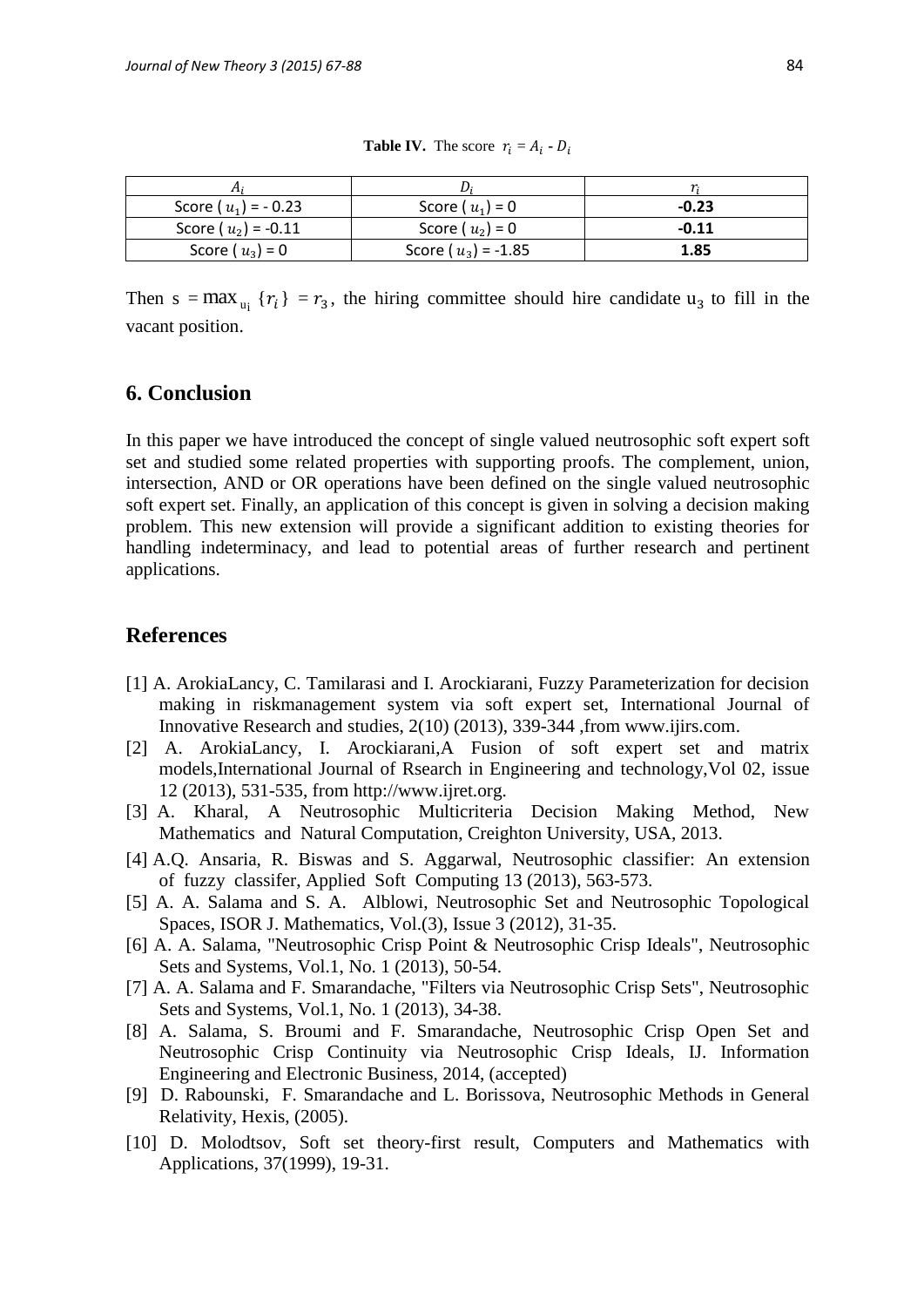- [11] F. G. Lupiáñez, On neutrosophic topology, Kybernetes, 37/6 (2008), 797-800.
- [12] F. Smarandache, A Unifying Field in Logics. Neutrosophy: Neutrosophic Probability, Set and Logic. Rehoboth: American Research Press, (1998).
- [13] F. Smarandache, Neutrosophic set, a generialization of the intuituionistics fuzzy sets, Inter. J. Pure Appl. Math., 24 (2005), 287 – 297.
- [14] F. Smarandache, Introduction to neutrosophic measure, neutrosophic measure neutrosophic integral, and neutrosophic propability (2013). <http://fs.gallup.unm.edu/eBooks-otherformats.htm>EAN: 9781599732534.
- [15] H. Wang, F. Smarandache, Y. Zhang, and R. Sunderraman, Single valued Neutrosophic Sets, Multisspace and Multistructure 4 (2010), 410-413.
- [16] H. L. Yang, Notes On Generalized Fuzzy Soft Sets, Journal of Mathematical Research and Exposition, 31/ 3 (2011), 567-570.
- [17] I. Deli, S. Broumi, Neutrosophic soft sets and neutrosophic soft matrices based on decision making, http://arxiv:1404.0673.
- [18] I. Deli, Y. Toktas, S. Broumi, Neutrosophic Parameterized Soft relations and Their Application, Neutrosophic Sets and Systems, Vol. 4 (2014), 25-34.
- [19] I. Deli, S. Broumi, Neutrosophic soft relations and some properties, Annals of Fuzzy Mathematics and Informatic, 9(1) (2015), 169-182.
- [20] I. Arockiarani and A. A. ArokiaLancy, Multi criteria decision making problem with soft expert set. International journal of Computer Applications, 78(15) (2013), 1-4, from www.ijcaonline.org.
- [21] I. Deli, Interval-valued neutrosophic soft sets and its decision making [http://arxiv.org/abs/1402.3130.](http://arxiv.org/abs/1402.3130)
- [22] I. Deli, S. Broumi and A. Mumtaz, Neutrosophic Soft Multi-Set Theory and Its Decision Making, Neutrosophic Sets and Systems, Vol. 5 (2014), 65-76.
- [23] I. Hanafy, A.A. Salama and K. Mahfouz, Correlation of Neutrosophic Data, International Refereed Journal of Engineering and Science (IRJES), 1(2) (2012).
- [24] J. Ye, Similarity measure between interval neutrosophic sets and their applications in multiciteria decision making ,journal of intelligent and fuzzy systems 26 (2014), 165- 172.
- [25] J. Ye, Multiple attribute group decision –making method with completely unknown weights based on similarity measures under single valued neutrosophic environment, Journal of Intelligent and Fuzzy Systems,2014,DOI:10.3233/IFS-141252.
- [26] J. Ye, Single valued neutrosophic cross-entropy for multicriteria decision making problems, Applied Mathematical Modelling, 38 (2014), 1170-1175.
- [27] J. Ye, Single valued neutrosophic minimum spanning tree and it clustering method, Journal of Intelligent Systems 23(3) (2014), 311-324.
- [28] J.Ye, Multicriteria decision-making method using the correlation coefficient under single-valued neutrosophic environment. International Journal of General Systems, Vol. 42, No. 4 (2013), 386–394, [http://dx.doi.org/10.1080/03081079.2012.761609.](http://dx.doi.org/10.1080/03081079.2012.761609)
- [29] J. Ye, Some aggregation operators of interval neutrosophic linguistic numbers for multiple attribute decision making, Journal of Intelligent and Fuzzy System (2014), DOI:10.3233/IFS-141187.
- [30] J. Ye, Vector similarity measure of simplified neutrosophic sets and their application in multicriteria decision making, International Journal of Fuzzy Systems,16 (2) (2014) ,204-215.
- [31] J. Ye, A Multicriteria decision-making method using aggregation operators for simplified neutrosophic sets, Journal of Intelligent and Fuzzy System, (2013), DOI:10.3233/IFS-130916.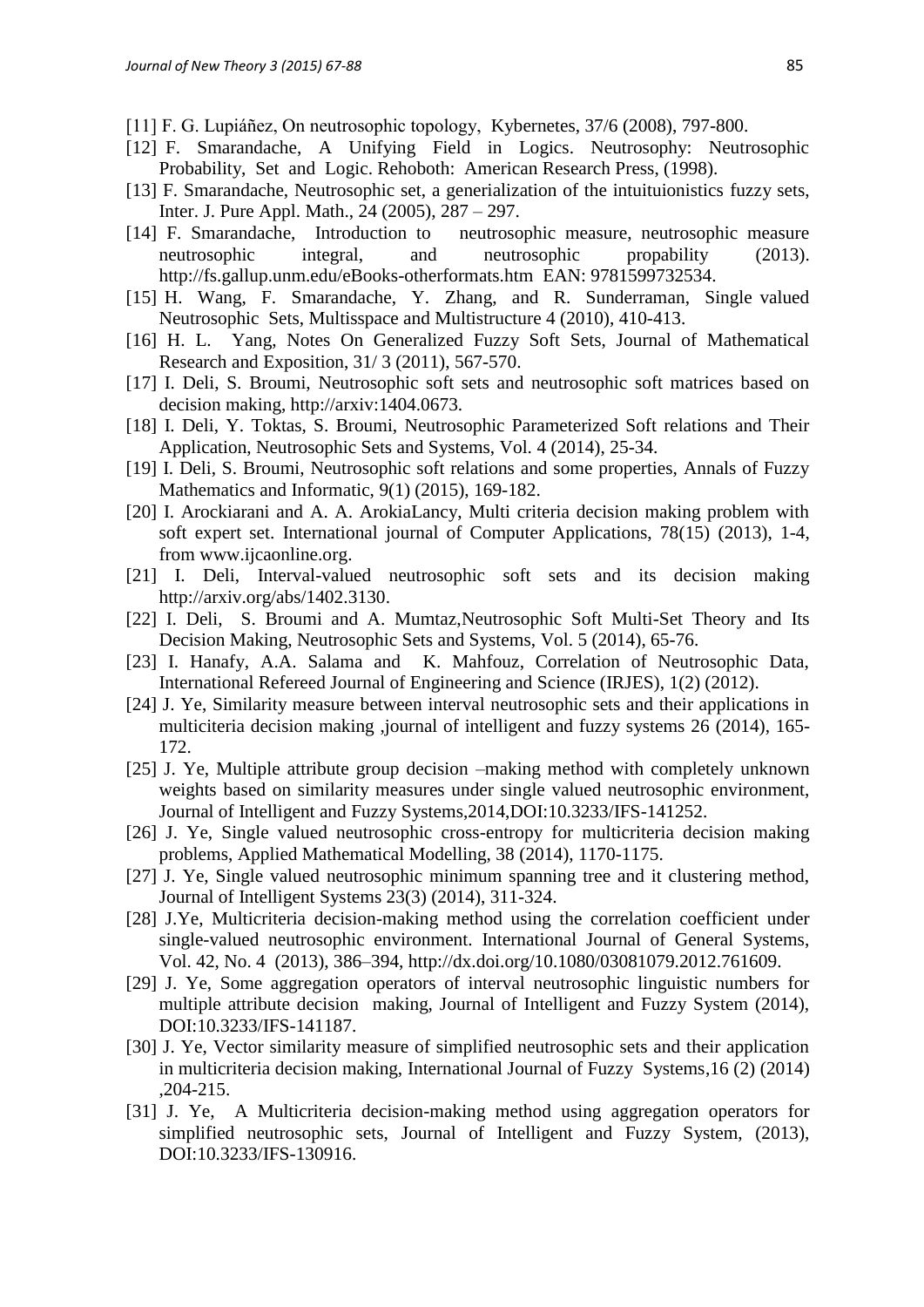- [32] K.T. Atanassov, Intuitionistic Fuzzy Sets. Fuzzy Sets and Systems 20(1) (1986), 87- 96.
- [33] K. Alhazaymeh & N. Hassan, Possibility Vague Soft Set and its Application in Decision Making. International Journal of Pure and Applied Mathematics 77 (4) (2012), 549-563.
- [34] K. Alhazaymeh& N. Hassan, Application of generalized vague soft expert set in decision making, International Journal of Pure and Applied Mathematics 93(3) (2014), 361-367.
- [35] K. Alhazaymeh& N. Hassan, Generalized vague soft expert set, International Journal of Pure and Applied Mathematics, 93(3) (2014), 351-360.
- [36] K. Alhazaymeh& N. Hassan, Mapping on generalized vague soft expert set, International Journal of Pure and Applied Mathematics, 93(3) (2014), 369-376.
- [37] K.V. Babitha and J. J. Sunil, Generalized Intuitionistic Fuzzy Soft Sets and Its Applications ", Gen. Math. Notes, 7/ 2 (2011), 1-14.
- [38] L.A. Zadeh, Fuzzy sets, Information and control,Vol 8 (1965), 338-356.
- [39] L. Peide, Y. Li, Y. Chen, Some Generalized Neutrosophic number Hamacher Aggregation Operators and Their Application to Group Decision Making, International Journal of Fuzzy Systems,Vol,16, No.2, (2014), 212-255.
- [40] M. Bashir & A.R. Salleh & S. Alkhazaleh. Possibility Intuitionistic Fuzzy Soft Sets. Advances in Decision Sciences, 2012, Article ID 404325, 24 pages.
- [41] M. Bashir & A.R. Salleh. Fuzzy Parameterized Soft Expert Set. Abstract and Applied Analysis, (2012), Article ID 258361, 12 pages.
- [42] M. Bashir & A.R. Salleh, Possibility Fuzzy Soft Expert Set. Open Journal of Applied Sciences 12 (2012), 208-211.
- [43] M. Borah, T. J. Neog and D. K. Sut, A study on some operations of fuzzy soft sets, International Journal of Modern Engineering Research, 2/ 2 (2012), 157-168.
- [44] N. Hassan & K. Alhazaymeh, Vague Soft Expert Set Theory. AIP Conference Proceedings 1522, 953 (2013), 953-958.
- [45] N. Çağman, S. Enginoğlu, F. Çıtak, Fuzzy Soft Set Theory and Its Applications. Iranian Journal of Fuzzy System 8(3) (2011), 137-147.
- [46] N. Çağman, Contributions to the Theory of Soft Sets, Journal of New Results in Science, Vol 4 (2014), 33-41 from http://jnrs.gop.edu.tr
- [47] N. Çağman, S. Karataş, Intuitionistic fuzzy soft set theory and its decision making, Journal of Intelligent and Fuzzy Systems DOI:10.3233/IFS-2012-0601.
- [48] N. Çağman, I. Deli, Intuitionistic fuzzy parametrized soft set theory and its decision making, [Applied Soft Computing,](http://www.sciencedirect.com/science/journal/15684946) [Volume 28\(](http://www.sciencedirect.com/science/journal/15684946/28/supp/C)2015), 109–113.
- [49] N. Çağman, F. Karaaslan, IFP −fuzzy soft set theory and its applications, Submitted.
- [50] N. Çağman, I. Deli, Product of FP-Soft Sets and its Applications, Hacettepe Journal of Mathematics and Statistics, 41/3 (2012), 365 - 374.
- [51] N. Çağman, I. Deli, Means of FP-Soft Sets and its Applications, Hacettepe Journal of Mathematics and Statistics, 41/5 (2012), 615–625.
- [52] P. K. Maji, A. R. Roy and R. Biswas, Fuzzy soft sets, Journal of Fuzzy Mathematics, 9/3 (2001), 589-602.
- [53] P. K. Maji, R. Biswas and A. R. Roy, Intuitionistic fuzzy soft sets, The Journal of Fuzzy Mathematics, 9/3 (2001), 677-692.
- [54] P. K. Maji, R. Biswas and A. R. Roy, Soft set theory,Comput.Math.Appl.,45( 2003), 555-562.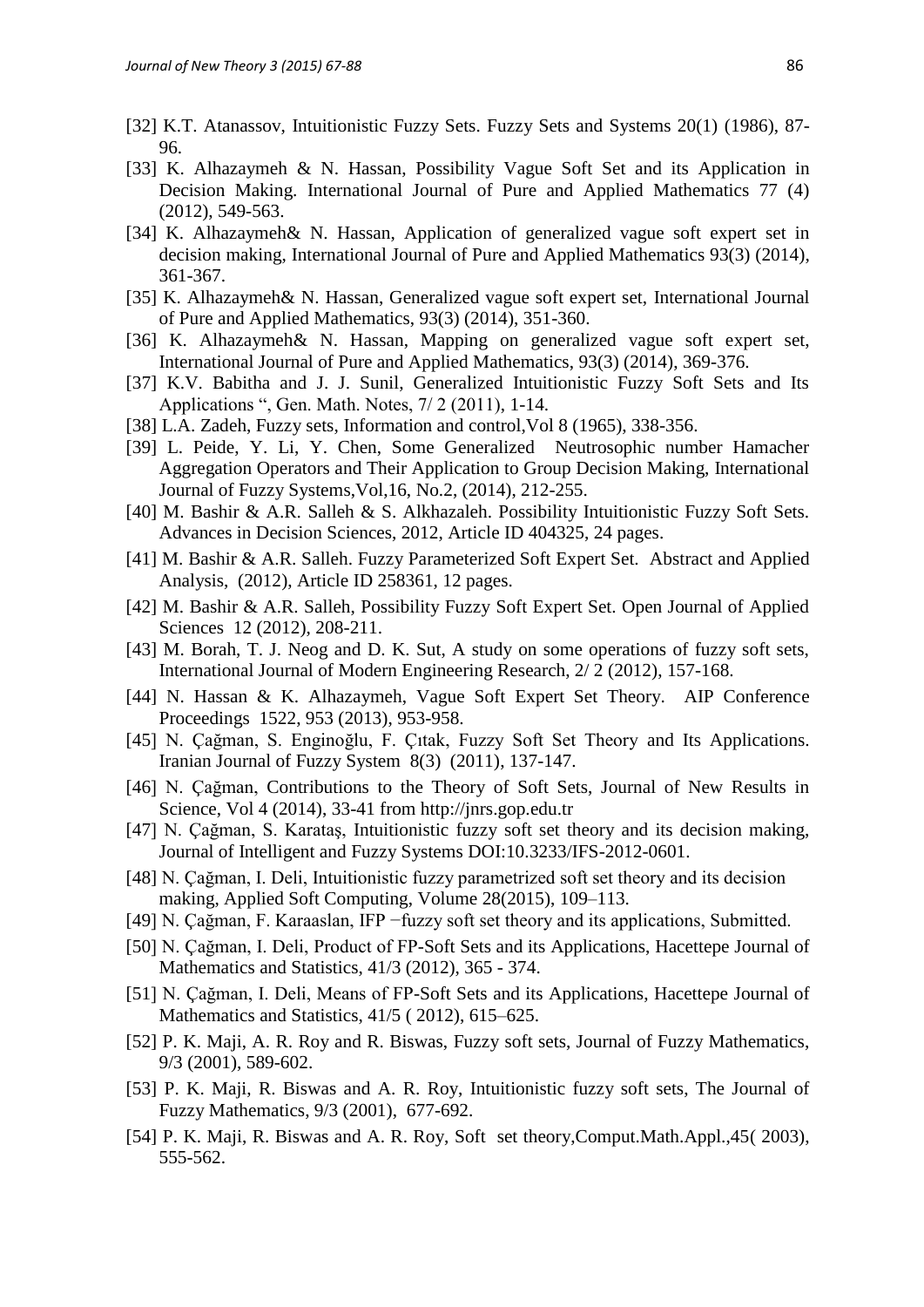- [55] P. K. Maji, Neutrosophic soft sets, Annals of Fuzzy Mathematics, 5(1) (2013), 157- 168.
- [56] P. Majumdar, S. K. Samanta, Generalized Fuzzy Soft Sets, Computers and Mathematics with Applications, 59 (2010), 1425-1432.
- [57] R. Sahin and A. Kucuk, Generalized Neutrosophic Soft Set and its Integration to Decision Making Problem, Appl. Math. Inf. Sci. 8(6) (2014), 2751-2759.
- [58] R. Şahin and A. Küçük, On Similarity and Entropy of Neutrosophic Soft Sets, Journal of Intelligent and Fuzzy 17 Systems, DOI: 10.3233/IFS-141211.
- [59] R.Nagarajan, Subramanian, Cyclic Fuzzy neutrosophic soft group,International Journal of Scientific Research, vol 3,issue 8, (2014), 234-244.
- [60] S. Alkhazaleh & A.R. Salleh, Fuzzy Soft Expert Set and its Application. Applied Mathematics 5(2014), 1349-1368.
- [61] S. Alkhazaleh & A.R. Salleh, Soft Expert Sets. Advances in Decision Sciences 2011, Article ID 757868, 12 pages.
- [62] S. Alkhazaleh, A.R. Salleh& N. Hassan, Possibility Fuzzy Soft Sets. Advances in Decision Sciences (2011) Article ID 479756, 18 pages.
- [63] S. Broumi and F. Smarandache, Intuitionistic Neutrosophic Soft Set, Journal of Information and Computing Science, 8/ 2 (2013), 130-140.
- [64] S. Broumi, Generalized Neutrosophic Soft Set, International Journal of Computer Science, Engineering and Information Technology, 3/2 (2013), 17-30.
- [65] S. Broumi and F. Smarandache, More on Intuitionistic Neutrosophic Soft Sets, Computer Science and Information Technology, 1/4 (2013), 257-268.
- [66] S. Broumi, Generalized Neutrosophic Soft Set, International Journal of Computer Science, Engineering and Information Technology, 3(2) (2013), 17-30.
- [67] S. Broumi, F. Smarandache, Correlation Coefficient of Interval Neutrosophic set, Periodical of Applied Mechanics and Materials, Vol. 436, 2013, with the title Engineering Decisions and Scientific Research Aerospace, Robotics, Biomechanics, Mechanical Engineering and Manufacturing; Proceedings of the International Conference ICMERA, Bucharest, October 2013.
- [68] S. Broumi, F. Smarandache, Several Similarity Measures of Neutrosophic Sets, Neutrosophic Sets and Systems, 1 (2013), 54-62.
- [69] S. Broumi, I. Deli, and F. Smarandache, Relations on Interval Valued Neutrosophic Soft Sets, Journal of New Results in Science, 5 (2014), 1-20.
- [70] S. Broumi, I. Deli, F. Smarandache, Neutrosophic Parameterized Soft Set theory and its decision making problem, Italian Journal of Pure and Applied Mathematics, 32, (2014), 1 -12.
- [71] S. Broumi, F Smarandache, On Neutrosophic Implications, Neutrosophic Sets and Systems, Vol. 2 (2014), 9-17.
- [72] S. Broumi, F. Smarandache, Rough neutrosophic sets. Italian Journal of Pure and applied Mathematics, N.32 (2014), 493-502.
- [73] S. Broumi, R. Sahin and F. Smarandache, Generalized Interval Neutrosophic Soft Set and its Decision Making Problem, Journal of New Results in Science No 7 (2014), 29- 47.
- [74] S. Broumi, F. Smarandache and P. K.Maji, Intuitionistic Neutrosophic Soft Set over Rings, Mathematics and Statistics 2(3) (2014) ,120-126, DOI: 10.13189/ms.2014.020303.
- [75] S. Broumi, F. Smarandache, Single valued neutrosophic trapezoid linguistic aggregation operators based multi-attribute decision making, Bulletin of Pure & Applied Sciences- Mathematics and Statistics, 33(2) (2014), 135-155.